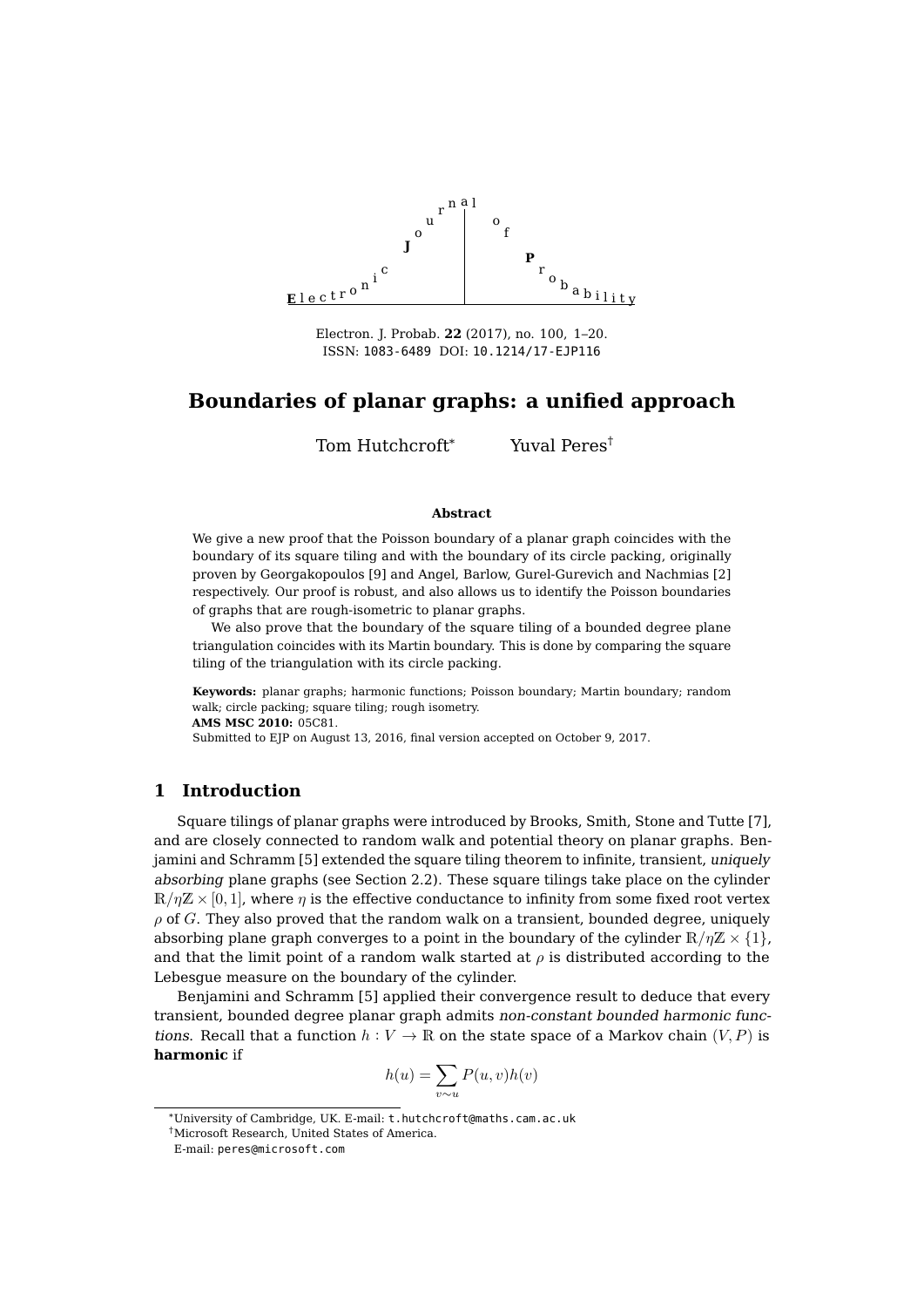for every vertex  $u \in V$ , or equivalently if  $\langle h(X_n) \rangle_{n>0}$  is a martingale when  $\langle X_n \rangle_{n>0}$  is a trajectory of the Markov chain. If  $G$  is a transient, uniquely absorbing, bounded degree plane graph, then for each bounded Borel function  $f : \mathbb{R}/\eta\mathbb{Z} \to \mathbb{R}$ , we define a harmonic function  $h$  on  $G$  by setting

$$
h(v) = E_v \left[ f \left( \lim_{n \to \infty} \theta(X_n) \right) \right]
$$

for each  $v \in V$ , where  $E_v$  denotes the expectation with respect to a random walk  $\langle X_n \rangle_{n\geq 0}$ started at v and  $\theta(v)$  is the horizontal coordinate associated to the vertex v by the square tiling of  $G$  (see Section [2.3\)](#page-6-1). Georgakopoulos [\[9\]](#page-18-0) proved that moreover every bounded harmonic function on  $G$  may be represented this way, answering a question of Benjamini and Schramm [\[5\]](#page-18-3). In other words, Georgakopoulos's theorem identifies the geometric boundary of the square tiling of  $G$  with the Poisson boundary of  $G$  (see Section [3\)](#page-7-0). Probabilistically, this means that the tail  $\sigma$ -algebra of the random walk  $\langle X_n \rangle_{n\geq 0}$  is trivial conditional on the limit of  $\theta(X_n)$ .

In this paper, we give a new proof of Georgakopoulos's theorem. We state our result in the natural generality of plane networks. Recall that a **network**  $(G, c)$  is a connected, locally finite graph  $G = (V, E)$ , possibly containing self-loops and multiple edges, together with a function  $c : E \to (0, \infty)$  assigning a positive **conductance** to each edge of G. The conductance  $c(v)$  of a vertex v is defined to be the sum of the conductances of the edges emanating from  $v$ , and for each pair of vertices  $u, v$  the conductance  $c(u, v)$  is defined to be the sum of the conductances of the edges connecting  $u$  to  $v$ . The random walk on the network is the Markov chain with transition probabilities  $p(u, v) = c(u, v)/c(u)$ . Graphs without specified conductances are considered networks by setting  $c(e) \equiv 1$ . We will usually suppress the notation of conductances, and write simply  $G$  for a network. Instead of square tilings, general plane networks are associated to rectangle tilings, see Section [2.3.](#page-6-1) See Section [2.2](#page-6-0) for detailed definitions of plane graphs and networks. For each vertex v of  $G$ ,  $I(v) \subseteq \mathbb{R}/n\mathbb{Z}$  is an interval associated to v by the rectangle tiling of  $G$ .

<span id="page-1-0"></span>**Theorem 1.1** (Identification of the Poisson boundary)**.** Let G be a plane network and let  $S_\rho$  be the rectangle tiling of G in the cylinder  $\mathbb{R}/\eta\mathbb{Z} \times [0,1]$ . Suppose that  $\theta(X_n)$ converges to a point in  $\mathbb{R}/n\mathbb{Z}$  and that length $(I(X_n))$  converges to zero almost surely as n tends to infinity. Then for every bounded harmonic function  $h$  on  $G$ , there exists a bounded Borel function  $f : \mathbb{R}/\eta \mathbb{Z} \to \mathbb{R}$  such that

$$
h(v) = E_v \left[ f \left( \lim_{n \to \infty} \theta(X_n) \right) \right].
$$

for every  $v \in V$ . That is, the geometric boundary of the rectangle tiling of G coincides with the Poisson boundary of  $G$ .

The convergence theorem of Benjamini and Schramm [\[5\]](#page-18-3) implies that the hypotheses of Theorem [1.1](#page-1-0) are satisfied when  $G$  has bounded degrees.

#### **1.1 Circle packing**

An alternative framework in which to study harmonic functions on planar graphs is given by the circle packing theorem. A **circle packing** is a collection  $C$  of nonoverlapping (but possibly tangent) discs in the plane. Given a circle packing  $\mathcal{C}$ , the **tangency graph** of C is defined to be the graph with vertices corresponding to the discs of  $C$  and with two vertices adjacent if and only if their corresponding discs are tangent. The tangency graph of a circle packing is clearly planar, and can be drawn with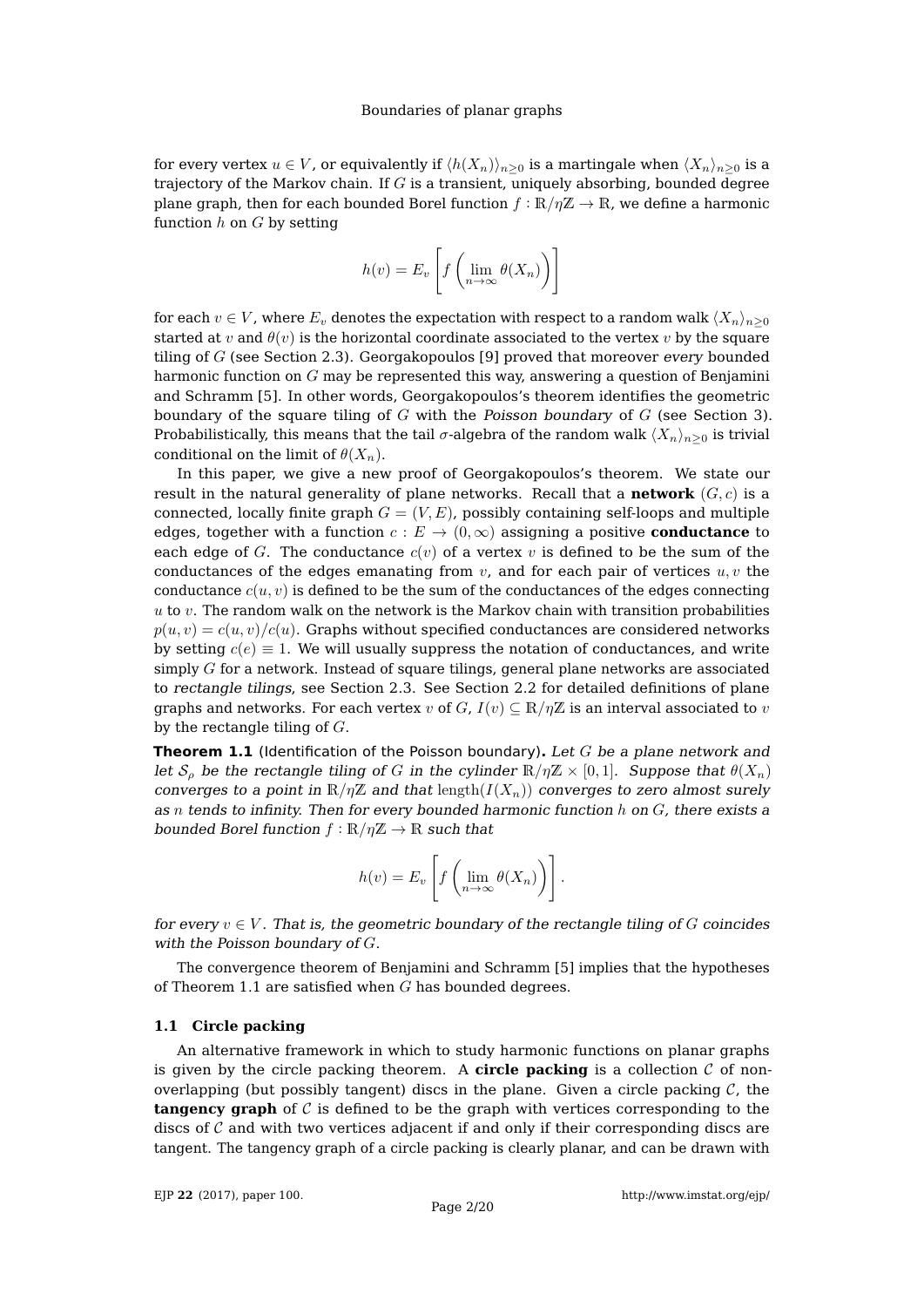

<span id="page-2-0"></span>Figure 1: The square tiling and the circle packing of the 7-regular hyperbolic triangulation.

straight lines between the centres of tangent discs in the packing. The Koebe-Andreev-Thurston Circle Packing Theorem [\[15,](#page-18-4) [22\]](#page-19-1) states conversely that every finite, simple (i.e., containing no self-loops or multiple edges), planar graph may be represented as the tangency graph of a circle packing. If the graph is a triangulation (i.e., every face has three sides), its circle packing is unique up to Möbius transformations and reflections. We refer the reader to [\[21\]](#page-18-5) and [\[18\]](#page-18-6) for background on circle packing.

The **carrier** of a circle packing is defined to be the union of all the discs in the packing together with the bounded regions that are disjoint from the discs in the packing and are enclosed by some set of discs in the packing corresponding to a face of the tangency graph. Given some planar domain  $D$ , we say that a circle packing is **in**  $D$  if its carrier is D.

The circle packing theorem was extended to infinite planar graphs by He and Schramm [\[12,](#page-18-7) [13\]](#page-18-8), who proved that every proper plane triangulation admits a locally finite circle packing in the plane or the disc, but not both. We call a triangulation of the plane **CP parabolic** if it can be circle packed in the plane and **CP hyperbolic** otherwise. He and Schramm also proved that a bounded degree simple triangulation of the plane is CP parabolic if and only if it is recurrent for the simple random walk.

Benjamini and Schramm [\[4\]](#page-18-9) proved that, when a bounded degree, CP hyperbolic triangulation is circle packed in the disc, the simple random walk converges to a point in the boundary of the disc and the law of the limit point is non-atomic and has full support. Angel, Barlow, Gurel-Gurevich and Nachmias [\[2\]](#page-18-1) later proved that, under the same assumptions, the boundary of the disc is a realisation of the Poisson boundary of the triangulation. These results were extended to unimodular random rooted triangulations of unbounded degree by Angel, Hutchcroft, Nachmias and Ray [\[3\]](#page-18-10). Our proof of Theorem [1.1](#page-1-0) is adapted from the proof of [\[3\]](#page-18-10), and also yields a new proof of the Poisson boundary result of [\[2\]](#page-18-1), which follows as a special case of both Theorems [1.2](#page-3-0) and [1.3](#page-3-1) below.

#### **1.2 Robustness under rough isometries**

The proof of Theorem [1.1](#page-1-0) is quite robust, and also allows us to characterise the Poisson boundaries of certain non-planar networks. Let  $G = (V, E)$  and  $G' = (V', E')$  be two graphs, and let  $d$  and  $d'$  denote their respective graph metrics. Recall that a function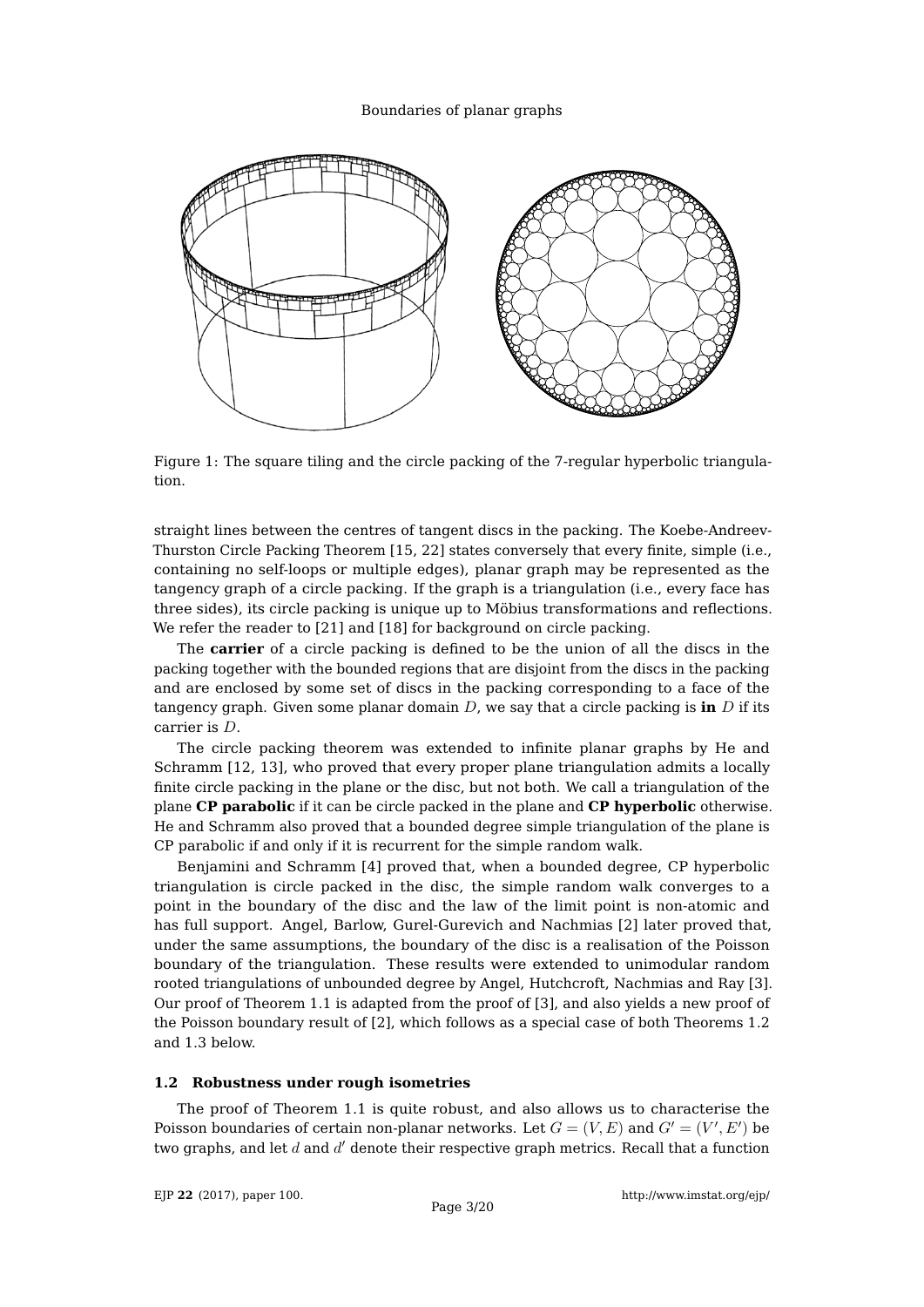$\phi:V\to V'$  is a **rough isometry** if there exist positive constants  $\alpha$  and  $\beta$  such that the following conditions are satisfied (in which case we say  $\phi$  is an  $(\alpha, \beta)$ -rough isometry):

1. (**Rough preservation of distances.**) For every pair of vertices  $u$  and  $v$  in  $G$ ,

$$
\alpha^{-1}d(u,v) - \beta \le d'(\phi(u), \phi(v)) \le \alpha d(u,v) + \beta.
$$

2. (**Almost surjectivity.**) For every vertex  $v' \in V'$ , there exists a vertex  $v \in V$  such that  $d(\phi(v), v') \leq \beta$ .

Rough isometries were introduced by Kanai [\[14\]](#page-18-11) and Gromov [\[10,](#page-18-12) [11\]](#page-18-13). For background on rough isometries and their applications, see [\[16,](#page-18-14) §2.6] and [\[20,](#page-18-15) §7]. We say that a network  $G = (V, E)$  has **bounded local geometry** if there exists a constant M such that  $deg(v) \leq M$  for all  $v \in V$  and  $M^{-1} \leq c(e) \leq M$  for all  $e \in E$ .

Benjamini and Schramm [\[4\]](#page-18-9) proved that every transient network of bounded local geometry that is rough isometric to a planar graph admits non-constant bounded harmonic functions. In general, however, rough isometries do not preserve the property of admitting non-constant bounded harmonic functions [\[4,](#page-18-9) Theorem 3.5], and consequently do not preserve Poisson boundaries.

Our next theorem establishes that, for a bounded degree graph  $G$  roughly isometric to a bounded degree proper plane graph  $G'$ , the Poisson boundary of  $\overline{G}$  coincides with the geometric boundary of a suitably chosen embedding of  $G'$ , so that the same embedding gives rise to a realisation of the Poisson boundaries of both  $G$  and  $G'$ . See Section [2.2](#page-6-0) for the definition of an embedding of a planar graph.

<span id="page-3-0"></span>**Theorem 1.2** (Poisson boundaries of roughly planar networks)**.** Let G be a transient network with bounded local geometry such that there exists a proper plane graph  $G'$ with bounded degrees and a rough isometry  $\phi: G \to G'$ . Then there exists an embedding  $z$  of  $G'$  into  $\mathbb D$  such that whenever  $\langle X_n\rangle_{n\geq 0}$  is a random walk on  $G$ , the sequence  $z\circ\phi(X_n)$ converges almost surely to a point in ∂D and the law of this limit point is non-atomic. Moreover, for every such embedding  $z$  and for every bounded harmonic function h on  $G$ , there exists a bounded Borel function  $f : \partial \mathbb{D} \to \mathbb{R}$  such that

$$
h(v) = E_v \left[ f \left( \lim_{n \to \infty} z \circ \phi(X_n) \right) \right].
$$

for every  $v \in V$ . That is, the geometric boundary of the disc coincides with the Poisson boundary of G.

The part of Theorem [1.2](#page-3-0) concerning the existence of an embedding is implicit in [\[4\]](#page-18-9).

A further generalisation of Theorem [1.1](#page-1-0) concerns embeddings of possibly irreversible planar Markov chains: The only changes required to the proof of Theorem [1.1](#page-1-0) in order to prove the following are notational. We say that a Markov chain  $(V, P)$  is **locally finite** if the set  $\{u \in V : P(v, u) > 0\}$  is finite for every vertex  $v \in V$ .

<span id="page-3-1"></span>**Theorem 1.3.** Let  $(V, P)$  be a locally finite Markov chain such that the graph

$$
G = \left(V, \{(u, v) \in V^2 : P(u, v) > 0 \text{ or } P(v, u) > 0\}\right)
$$

is planar. Suppose further that there exists a vertex  $\rho \in V$  such that for every  $v \in V$  there exists n such that  $P^{n}(\rho, v) > 0$ , and let  $\langle X_n \rangle_{n\geq 0}$  be a trajectory of the Markov chain. Let z be a (not necessarily proper) embedding of G into the unit disc D such that  $\langle z(X_n) \rangle_{n\geq 0}$ converges to a point in ∂D almost surely and the law of the limit point is non-atomic.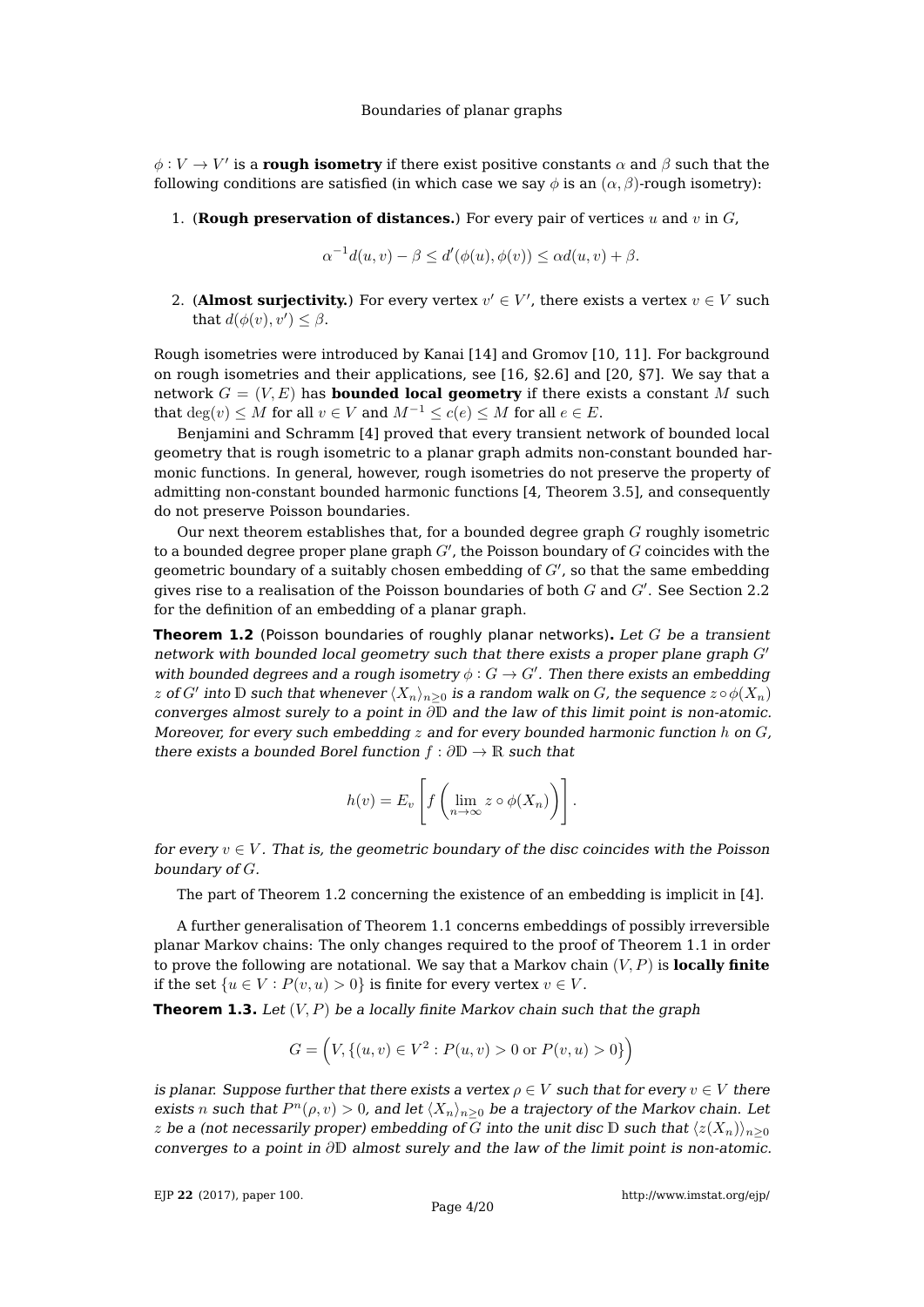Then for every bounded harmonic function h on  $(V, P)$ , there exists a bounded Borel function  $f : \partial \mathbb{D} \to \mathbb{R}$  such that

$$
h(v) = E_v \left[ f \left( \lim_{n \to \infty} z(X_n) \right) \right].
$$

for every  $v \in V$ .

The assumption that  $(V, P)$  is locally finite is not really necessary, but removing it would require a non-cosmetic modification of the proof.

#### **1.3 The Martin boundary**

In [\[2\]](#page-18-1) it was also proven that the Martin boundary of a bounded degree CP hyperbolic triangulation can be identified with the geometric boundary of its circle packing. Recall that a function  $g: V \to \mathbb{R}$  on a network G is **superharmonic** if

$$
g(u) \ge \frac{1}{c(u)} \sum_{v \sim u} c(u, v) g(v)
$$

for every vertex  $u \in V$ . Let  $\rho$  be a fixed vertex of G and consider the space  $\mathfrak{S}^+$  of positive superharmonic functions g on G such that  $g(\rho) = 1$ , which is a convex, compact subset of the space of functions  $V \to \mathbb{R}$  equipped with the product topology (i.e. the topology of pointwise convergence). For each  $v \in V$ , let  $P_v$  be the law of the random walk on G started at v. We can embed V into  $\mathfrak{S}^+$  by sending each vertex u of G to its **Martin kernel**

$$
M_u(v) := \frac{E_v \left[ \#(\text{visits to } u) \right]}{E_\rho \left[ \#(\text{visits to } u) \right]} = \frac{P_v(\text{hit } u)}{P_\rho(\text{hit } u)}.
$$

The **Martin compactification**  $\mathcal{M}(G)$  of the network G is defined as the closure of  $\{M_u : u \in V\}$  in  $\mathfrak{S}^+$ , and the **Martin boundary**  $\partial \mathcal{M}(G)$  of the network G is defined to be the complement of the image of  $V$ ,

$$
\partial \mathcal{M}(G) := \mathcal{M}(G) \setminus \{M_u : u \in V\}.
$$

See [\[8,](#page-18-16) [17,](#page-18-17) [23\]](#page-19-2) for background on the Martin boundary.

Our next result is that, for a triangulation of the plane with bounded local geometry, the geometric boundary of the square tiling coincides with the Martin boundary.

<span id="page-4-0"></span>**Theorem 1.4** (Identification of the Martin boundary)**.** Let T be a transient, simple, proper plane triangulation with bounded local geometry. Let  $S_{\rho}$  be a square tiling of T in a cylinder  $\mathbb{R}/\eta\mathbb{Z} \times [0,1]$ . Then

- 1. The sequence of Martin kernels  $\langle M_{v_n} \rangle_{n\geq 0}$  associated to a sequence of vertices  $\langle v_n \rangle_{n\geq 0}$ in T converges to a point in the Martin boundary of T if and only if  $y(v_n) \to 1$  and  $\theta(v_n)$  converges to a point in  $\mathbb{R}/\eta\mathbb{Z}$ .
- 2. The map

 $M: \theta \longmapsto M_\theta := \lim_{n \to \infty} M_{v_n} \quad \text{where } \langle v_n \rangle_{n \geq 0} \text{ is a sequence of vertices}$ <br>such that  $(\theta(v_n), y(v_n)) \to (\theta, 1),$ such that  $(\theta(v_n), y(v_n)) \to (\theta, 1),$ 

which is well-defined by (1), is a homeomorphism from  $\mathbb{R}/\eta\mathbb{Z}$  to the Martin boundary  $\partial \mathcal{M}(T)$  of T.

That is, the geometric boundary of the rectangle tiling of  $G$  coincides with the Martin boundary of G.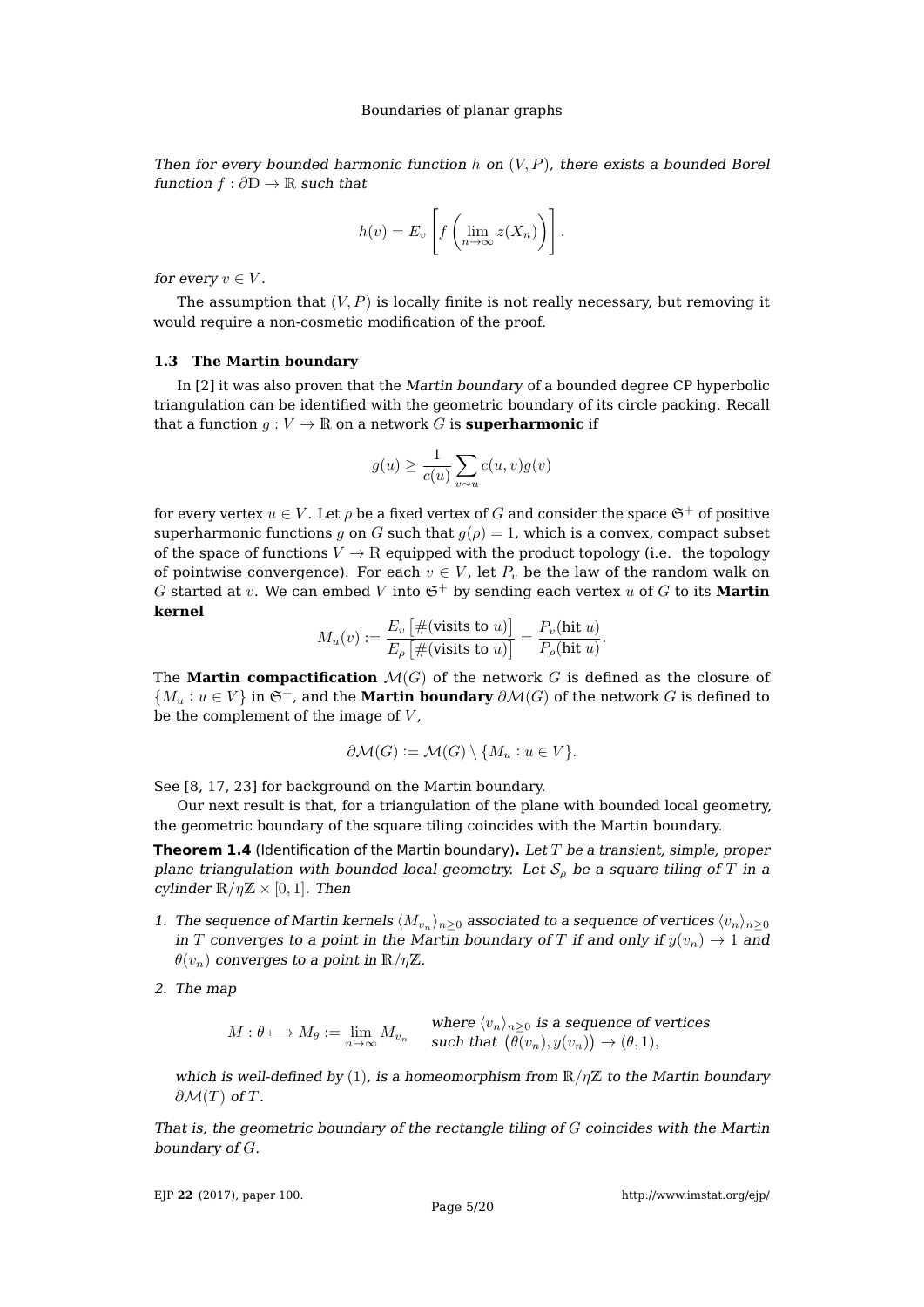This will be deduced from the analogous statement for circle packings [\[2,](#page-18-1) Theorem 1.2] together with the following theorem, which states that for a bounded degree triangulation  $T$ , the square tiling and circle packing of  $T$  define equivalent compactifications of T.

<span id="page-5-0"></span>**Theorem 1.5** (Comparison of square tiling and circle packing). Let T be a transient, simple, proper plane triangulation with bounded local geometry. Let  $S<sub>o</sub>$  be a rectangle tiling of T in the cylinder  $\mathbb{R}/n\mathbb{Z} \times [0,1]$  and let C be a circle packing of T in D with associated embedding z. Then

- 1. The sequence of points  $\langle z(v_n)\rangle_{n\geq 0}$  associated to a sequence of vertices  $\langle v_n\rangle_{n\geq 0}$  in T converges to a point in ∂D if and only if  $y(v_n) \to 1$  and  $\theta(v_n)$  converges to a point in  $\mathbb{R}/\eta\mathbb{Z}$ .
- 2. The map

 $\theta : \xi \longmapsto \theta(\xi) \mathrel{\mathop:}= \lim_{n \to \infty} \theta(v_n) \quad \quad \text{where $\langle v_n \rangle_{n \geq 0}$ is a sequence of vertices such that $z(v_n) = \int_0^\infty \int_0^\pi \phi(v_n) \, dv$ and $v_n \in \mathbb{R}$.}$ of vertices such that  $z(v_n) \to \xi$ ,

which is well-defined by (1), is a homeomorphism from  $\partial \mathbb{D}$  to  $\mathbb{R}/\eta \mathbb{Z}$ .

Theorem [1.5](#page-5-0) also allows us to deduce the Poisson boundary results of [\[9\]](#page-18-0) and [\[2\]](#page-18-1) from each other in the case of bounded degree triangulations.

Theorem [1.4](#page-4-0) has the following immediate corollaries by standard properties of the Martin compactification.

**Corollary 1.6** (Continuity of harmonic densities)**.** Let T be a transient proper simple plane triangulation with bounded local geometry, and let  $S<sub>o</sub>$  be a rectangle tiling of T in the cylinder  $\mathbb{R}/\eta\mathbb{Z} \times [0,1]$ . For each vertex v of T, let  $\omega_v$  denote the harmonic measure from v, defined by

$$
\omega_v(\mathscr{A}) := P_v\Big(\lim_{n\to\infty}\theta(X_n) \in \mathscr{A}\Big)
$$

for each Borel set  $\mathscr{A} \subseteq \mathbb{R}/\eta\mathbb{Z}$ , and let  $\lambda = \omega_\rho$  denote the Lebesgue measure on  $\mathbb{R}/\eta\mathbb{Z}$ . Then for every  $v$  of  $T$ , the density of the harmonic measure from  $v$  with respect to Lebesgue measure is given by

$$
\frac{d\omega_v}{d\lambda}(\theta) = M_{\theta}(v)
$$

which is continuous with respect to  $\theta$ .

**Corollary 1.7** (Representation of positive harmonic functions)**.** Let T be a transient proper simple plane triangulation with bounded local geometry, and let  $S_{\rho}$  be a rectangle tiling of T in the cylinder  $\mathbb{R}/\eta\mathbb{Z} \times [0,1]$ . Then for every positive harmonic function h on T, there exists a unique measure  $\mu$  on  $\mathbb{R}/\eta\mathbb{Z}$  such that

$$
h(v) = \int_{\mathbb{R}/\eta\mathbb{Z}} M_{\theta}(v) d\mu(\theta).
$$

for every  $v \in V$ .

# **2 Background**

#### **2.1 Notation**

We use  $e$  to denote both oriented and unoriented edges of a graph or network. An oriented edge  $e$  is oriented from its tail  $e^-$  to its head  $e^+$ . Given a network  $G$  and a vertex  $v$  of  $G$ , we write  $P_v$  for the law of the random walk on  $G$  started at  $v$  and  $E_v$  for the associated expectation operator.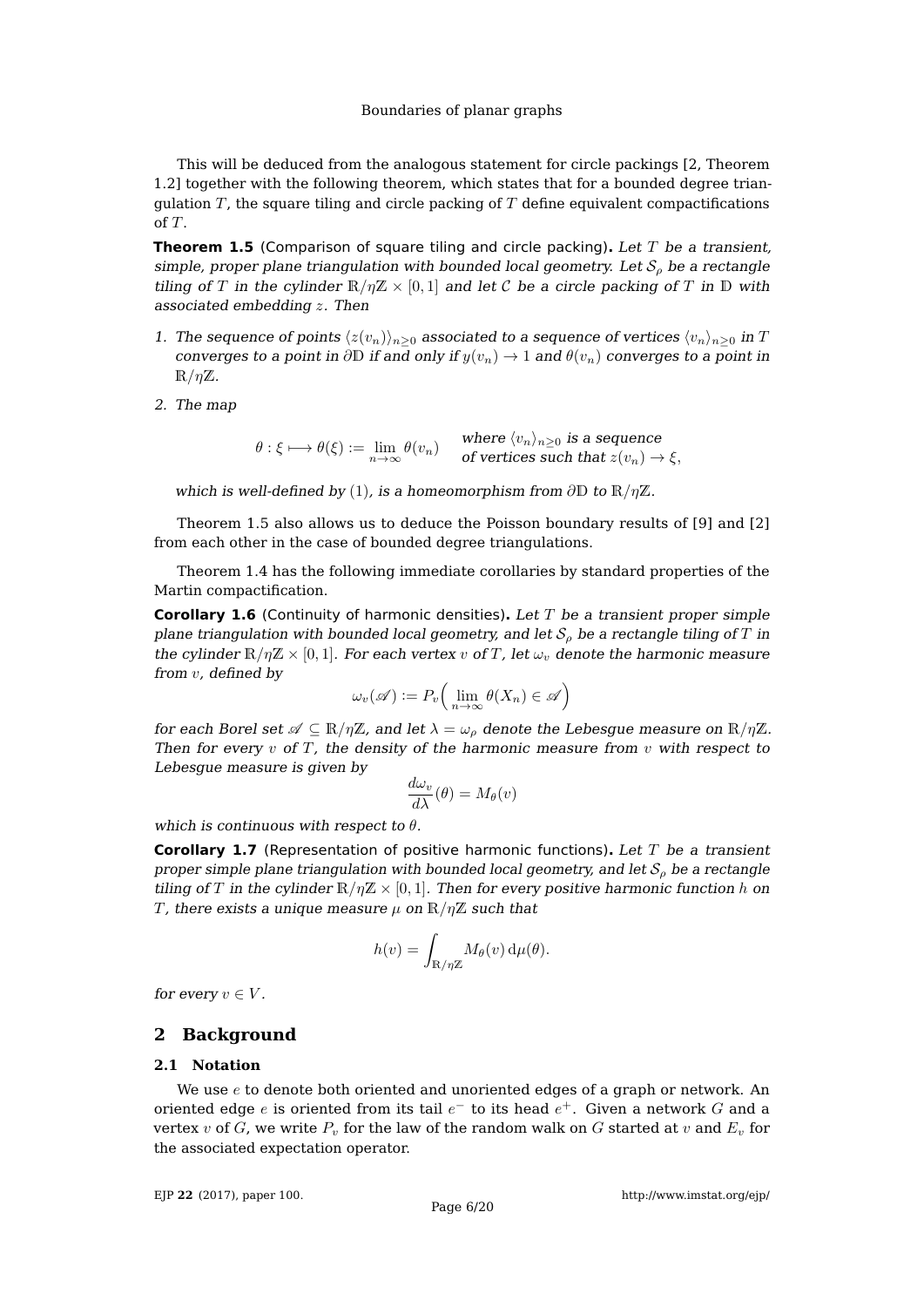#### <span id="page-6-0"></span>**2.2 Embeddings of planar graphs**

Let  $G = (V, E)$  be a connected graph. For each edge e, choose an orientation of e arbitrarily and let  $\mathbb{I}(e)$  be an isometric copy of the interval [0,1]. The metric space  $\mathbb{G} = \mathbb{G}(G)$  is defined to be the quotient of the union  $\bigcup_{e} \mathbb{I}(e) \cup V$ , where we identify the endpoints of  $\mathbb{I}(e)$  with the vertices  $e^-$  and  $e^+$  respectively, and is equipped with the path metric. An **embedding of** G into a surface S is a continuous, injective map  $z : \mathbb{G} \to S$ . The embedding is **proper** if every compact subset of S intersects at most finitely many edges and vertices of  $z(G)$ . A connected graph is planar if and only if it admits an embedding into  $\mathbb{R}^2$ . A **plane graph** is a connected planar graph  $G$ together with an embedding of  $\mathbb{G}=\mathbb{G}(G)$  into a surface  $S$  homeomorphic to  $\mathbb{R}^2$ ; It is a **proper plane graph** if G is locally finite and the embedding z is proper. A **(proper) plane network** is a (proper) locally finite plane graph together with an assignment of conductances  $c : E \to (0, \infty)$ . A **proper, simple plane triangulation** is a proper, simple plane network such that for each face f of the network (i.e., connected component of  $S \setminus z(G)$ , there exist three edges  $e_1, e_2, e_3$  such that the boundary of f is equal to the union  $\mathbb{I}(e_1) \cup \mathbb{I}(e_2) \cup \mathbb{I}(e_3)$ .

If C is a circle packing of a proper simple plane triangulation T with carrier  $D$ , then we can define a proper embedding z of T into D by setting  $z(v)$  to be the centre of the disc the center of the disc of C corresponding to  $v$  for every vertex  $v$  of T, and embedding each edge of  $G$  as a straight line between the centers of the circles corresponding to its endpoints. The fact that this embedding is proper is an easy consequence of the definition of the carrier (and the implicit assumption that  $T$  is locally finite).

A set of vertices  $W \subseteq V$  is said to be **absorbing** if with positive probability the random walk  $\langle X_n \rangle_{n>0}$  on G is contained in W for all n greater than some random N. A plane graph  $G$  is said to be **uniquely absorbing** if for every finite subgraph  $G_0$  of  $G$ , there is exactly one connected component  $D$  of  $\mathbb{R}^2\setminus\bigcup\{z(\mathbb{I}(e)):e\in G_0\}$  such that the set of vertices  $\{v \in V : z(v) \in D\}$  is absorbing. (If G has locally finite dual, meaning that every face has finitely many edges incident to it, then it is uniquely absorbing if any only if  $G \setminus G_0$  has exactly one absorbing connected component for every finite subgraph  $G_0$ .)

### <span id="page-6-1"></span>**2.3 Square tiling**

Let G be a transient, uniquely absorbing plane network and let  $\rho$  be a vertex of G. For each  $v \in V$  let  $y(v)$  denote the probability that the random walk on G started at v never visits  $\rho$ , and let

$$
\eta:=\sum_{u\sim\rho}c(\rho,u)y(u).
$$

Let  $\mathbb{R}/n\mathbb{Z}$  be the circle of length *n*. Then there exists a set

$$
\mathcal{S}_{\rho} = \{ S(e) : e \in E \}
$$

of rectangles in the cylinder  $\mathbb{R}/n\mathbb{Z} \times [0,1)$  such that the following hold:

1. For each oriented edge e of G such that  $y(e^+) \geq y(e^-)$ ,  $S(e) \subseteq \mathbb{R}/\eta\mathbb{Z} \times [0,1)$  is a rectangle of the form

$$
S(e) = I(e) \times [y(e^-), y(e^+)]
$$

where  $I(e) \subseteq \mathbb{R}/\eta\mathbb{Z}$  is an interval of length

length 
$$
(I(e)) := c(e) (y(e^+) - y(e^-))
$$
.

If e is such that  $y(e^+) < y(e^-)$ , we define  $I(e) = I(-e)$  and  $S(e) = S(-e)$ . In particular, the aspect ratio of  $S(e)$  is equal to the conductance  $c(e)$  for every edge  $e \in E$ .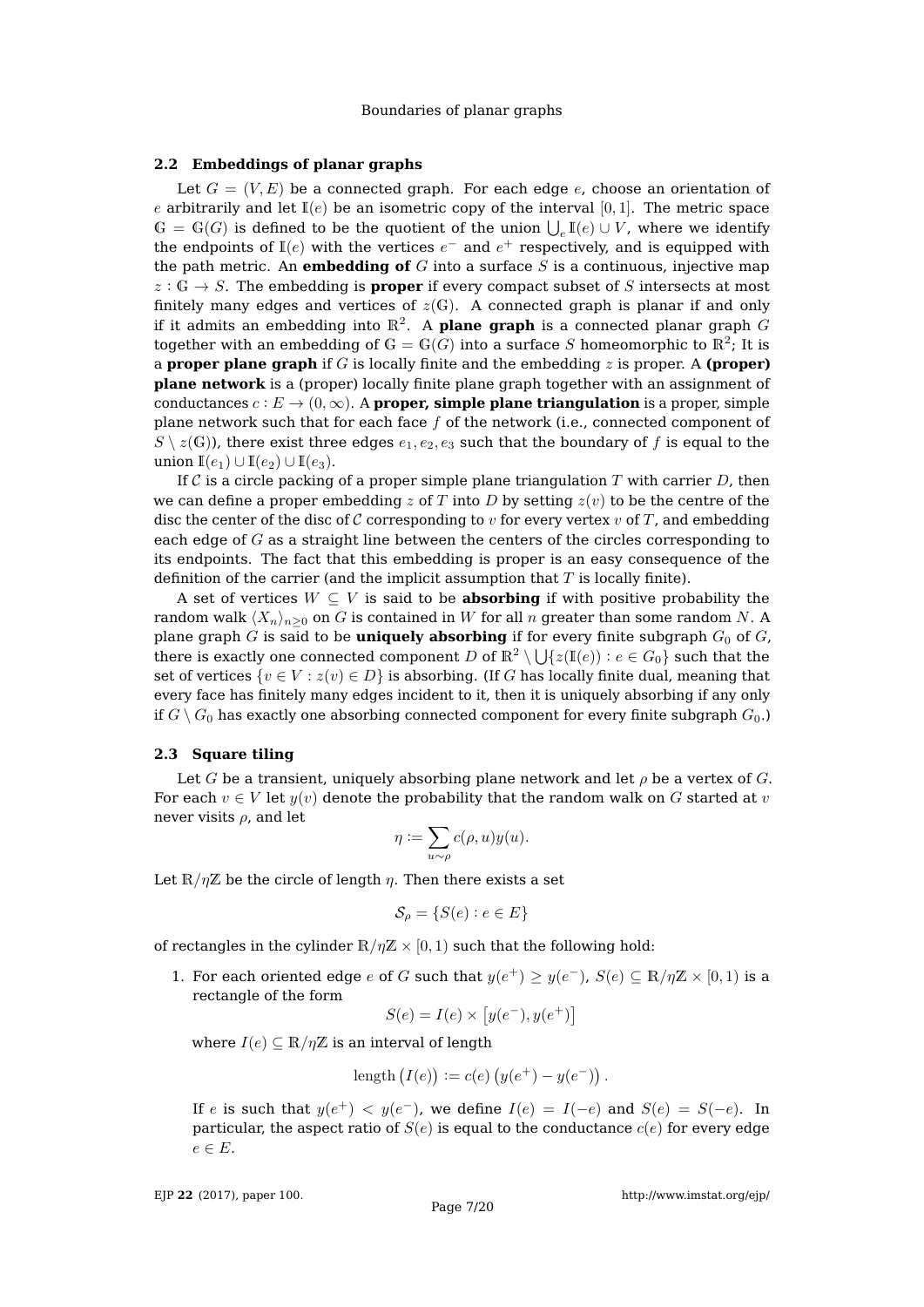- 2. The interiors of the rectangles  $S(e)$  are disjoint, and the union  $\bigcup_e S(e)$  is equal to  $\mathbb{R}/\eta\mathbb{Z} \times [0,1)$ .
- 3. For every vertex  $v \in V$ , the set  $I(v) = \bigcup_{e^- = v} I(e)$  is an interval and is equal to  $\bigcup_{e^+=v} I(e).$
- 4. For almost every  $\theta \in \mathbb{R}/\eta\mathbb{Z}$  and for every  $t \in [0,1)$ , the line segment  $\{\theta\} \times [0,t]$ intersects only finitely many rectangles of  $S_{\rho}$ .

Note that the rectangle corresponding to an edge through which no current flows is degenerate, consisting of a single point. The existence of the above tiling was proven by Benjamini and Schramm [\[5\]](#page-18-3). Their proof was stated for the case  $c \equiv 1$  but extends immediately to our setting, see [\[9\]](#page-18-0).

Let us also note the following property of the rectangle tiling, which follows from the construction given in [\[5\]](#page-18-3).

(5) For each two edges  $e_1$  and  $e_2$  of G, the interiors of the vertical sides of the rectangles  $S(e_1)$  and  $S(e_2)$  have a non-trivial intersection only if  $e_1$  and  $e_2$  both lie in the boundary of some common face  $f$  of  $G$ .

For each  $v \in V$ , we let  $\theta(v)$  be a point chosen arbitrarily from  $I(v)$ .

Let  $G$  be a uniquely absorbing proper plane network. Benjamini and Schramm [\[5\]](#page-18-3) proved that if G has bounded local geometry and  $\langle X_n \rangle_{n>0}$  is a random walk on G started at  $\rho$ , then  $\theta(X_n)$  converges to a point in  $\mathbb{R}/\eta\mathbb{Z}$  and the law of the limit point is equal to the Lebesgue measure (their proof is given for bounded degree plane graphs but extends immediately to this setting). An observation of Georgakopoulos [\[9,](#page-18-0) Lemma 6.2] implies that, more generally, whenever G is such that  $\theta(X_n)$  converges to a point in  $\mathbb{R}/\eta\mathbb{Z}$  and length( $I(X_n)$ ) converges to zero almost surely, the law of the limit point is equal to the Lebesgue measure.

### <span id="page-7-0"></span>**3 The Poisson boundary**

Let  $(V, P)$  be a Markov chain. Harmonic functions on  $(V, P)$  encode asymptotic behaviours of a trajectory  $\langle X_n\rangle_{n\geq 0}$  as follows. We call a sequence  $\langle x_i\rangle_{i=0}^I$  in  $V$  with  $I\in [0,\infty]$  a **path** if  $p(x_i,x_{i+1})>0$  for all  $0\leq i < I$ , and let  $\Omega$  denote the space of infinite paths

$$
\Omega = \left\{ \langle x_i \rangle_{i \ge 0} \in V^{\mathbb{N}} : p(x_i, x_{i+1}) > 0 \quad \forall i \ge 0 \right\}
$$

and let B denote the Borel  $\sigma$ -algebra for the product topology on  $\Omega$ . Let I denote the invariant  $\sigma$ -algebra

$$
\mathcal{I} = \left\{ \mathscr{A} \in \mathcal{B} : \langle x_i \rangle_{i \geq 0} \in \mathscr{A} \iff \langle x_{i+1} \rangle_{i \geq 0} \in \mathscr{A} \quad \forall \langle x_i \rangle_{i \geq 0} \in \Omega \right\}.
$$

Assume that there exists a vertex  $\rho \in V$  from which all other vertices are reachable:

$$
\forall v \in V \exists k \ge 0 \text{ such that } p_k(\rho, v) > 0
$$

which is always satisfied when  $P$  is the transition operator of the random walk on a connected network  $G$ . Then there exists an invertible linear transformation  $H$  between  $L^{\infty}(\Omega, \mathcal{I}, P_{\rho})$  and the space of bounded harmonic functions on G defined as follows; see [\[6\]](#page-18-18) and [\[16,](#page-18-14) Proposition 14.12]:

<span id="page-7-1"></span>
$$
\mathbf{H}: f \longmapsto \mathbf{H}f(v) = E_v \left[ f\left( \langle X_n \rangle_{n \ge 0} \right) \right]
$$

$$
\mathbf{H}^{-1}: h \longmapsto \tilde{h}\left( \langle x_i \rangle_{i \ge 0} \right) = \lim_{i \to \infty} h(x_i)
$$
(3.1)

where the above limit exists for  $P_{\rho}$ -a.e. sequence  $\langle x_i \rangle_{i\geq 0}$  by the martingale convergence theorem.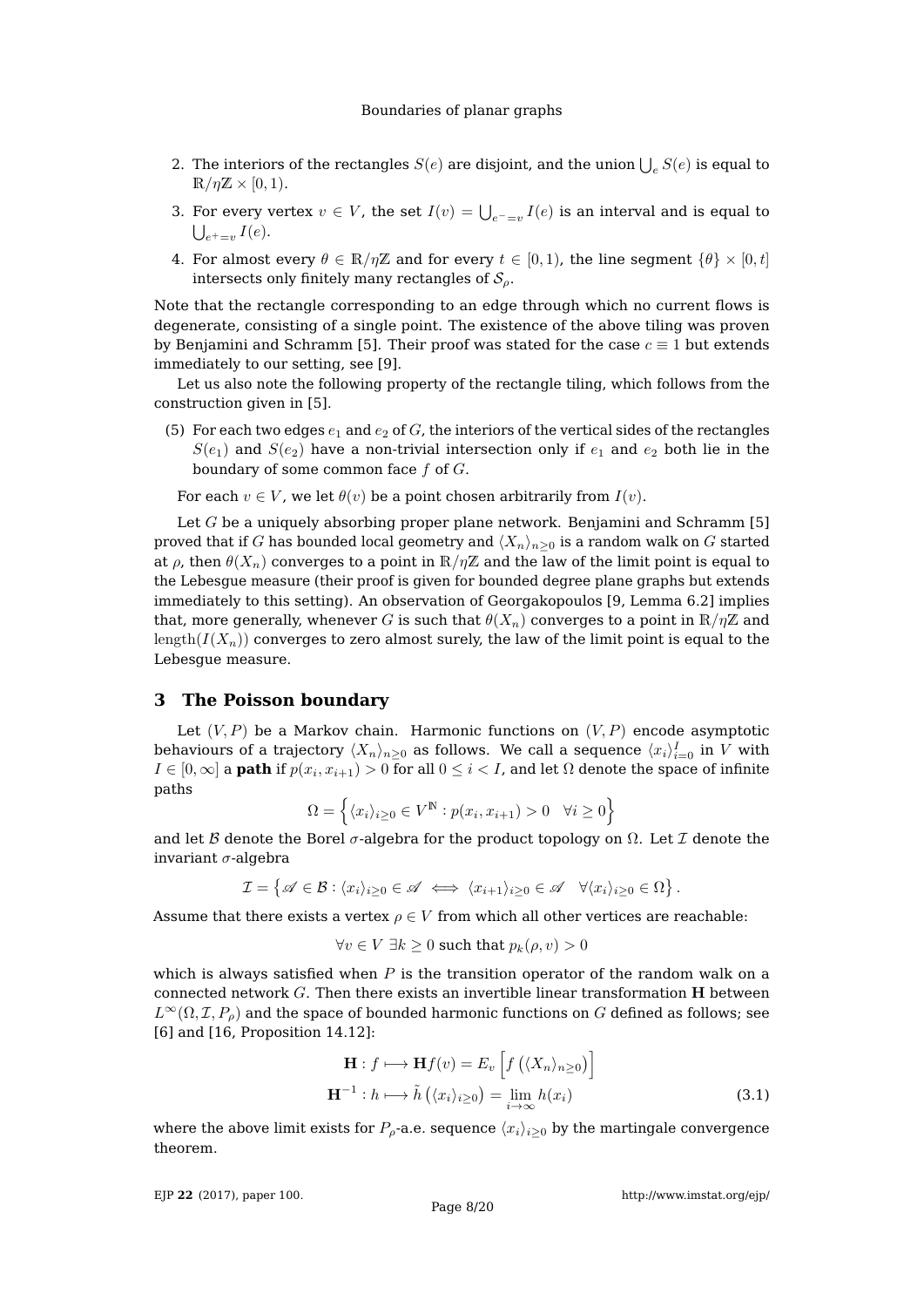<span id="page-8-0"></span>**Proposition 3.1** (Path-hitting criterion for the Poisson boundary). Let  $(V, P)$  be a locally finite Markov chain and let  $\langle X_n \rangle_{n>0}$  be a trajectory of the Markov chain. Suppose that  $\psi: V \to \mathbb{M}$  is a function from V to a metric space  $\mathbb{M}$  such that  $\psi(X_n)$  converges to a point in  $\mathbb M$  almost surely. For each  $k\geq 0$ , let  $\langle Z^k_j\rangle_{j\geq 0}$  be a trajectory of the Markov chain started at  $X_k$  that is conditionally independent of  $\langle X_n \rangle_{n\geq 0}$  given  $X_k$ , and let  $\mathbb P$  denote the joint distribution of  $\langle X_n\rangle_{n\geq 0}$  and each of the  $\langle Z^k_m\rangle_{m\geq 0}.$  Suppose that almost surely, for every path  $\langle v_i \rangle_{i\geq 0} \in \Omega$  started at  $\rho$  such that  $\lim_{i\to\infty} \psi(v_i) = \lim_{n\to\infty} \psi(X_n)$ , we have that

<span id="page-8-1"></span>
$$
\limsup_{k \to \infty} \mathbb{P}\left(\langle Z_m^k \rangle_{m \ge 0} \text{ hits } \{v_i : i \ge 0\} \, \Big| \, \langle X_n \rangle_{n \ge 0} \right) > 0. \tag{3.2}
$$

Then for every bounded harmonic function h on  $(V, P)$ , there exists a bounded Borel function  $f : \mathbb{M} \to \mathbb{R}$  such that

$$
h(v) = E_v \left[ f \left( \lim_{n \to \infty} \psi(X_n) \right) \right]
$$

for every  $v \in V$ .

Note that the function sending X to  $\lim_{n\to\infty}(X_n)$  is an almost sure limit of measurable functions and is therefore measurable. Note also that it suffices to define  $f$  on the support of the law of  $\lim_{n\to\infty}\psi(X_n)$ , which is contained in the set of accumulation points of  $\{\psi(v): v \in V\}$ .

Proof of Proposition [3.1.](#page-8-0) Since indicator functions of Borel sets have dense linear span in  $L^{\infty}(\Omega, \mathcal{I}, P_{\rho})$ , and using the correspondence [\(3.1\)](#page-7-1), it suffices to prove that for every invariant event  $\mathscr{A}\in\mathcal{I}$  there exists a Borel set  $\mathscr{B}\subseteq\mathbb{M}$  such that

$$
P_v\Big(\mathscr{A}\triangle\big\{\lim_{n\to\infty}\psi(X_n)\in\mathscr{B}\big\}\Big)=0 \text{ for every vertex } v\in V,
$$

where  $\triangle$  denotes the symmetric difference.

To this end, let  $\mathscr{A} \in \mathcal{I}$  be an invariant event and let h be the harmonic function

$$
h(v) := P_v(\langle X_n \rangle_{n \ge 0} \in \mathscr{A}).
$$

Lévy's 0-1 law implies that

$$
h(X_n) \xrightarrow[n \to \infty]{a.s.} \mathbb{1} (\langle X_n \rangle_{n \ge 0} \in \mathscr{A})
$$

and so it suffices to exhibit a Borel set  $\mathscr{B}\subseteq \mathbb{M}$  such that

$$
P_{\rho}\left(\mathscr{A}\triangle\{\lim_{n\to\infty}\psi(X_n)\in\mathscr{B}\}\right)
$$
  
= 
$$
P_{\rho}\left(\{\limsup_{n\to\infty}h(X_n)>0\}\triangle\{\lim_{n\to\infty}\psi(X_n)\in\mathscr{B}\}\right)=0.
$$

We may assume that  $P_{\rho}(\mathscr{A}) > 0$ , otherwise the claim is trivial.

Let  $d_M$  denote the metric of M. For each natural number  $m > 0$ , let  $N(m)$  be the smallest natural number such that

$$
P_{\rho}\left(\exists n\geq N(m) \text{ such that } d_{\mathbb{M}}\left(\psi(X_n), \lim_{k\to\infty}\psi(X_k)\right)\geq \frac{1}{m}\right)\leq 2^{-m}.
$$

For each n, let  $m(n)$  be the largest m such that  $n \ge N(m)$ , so that  $m(n) \to \infty$  as  $n \to \infty$ . Since  $\sum_{m\geq 0} 2^{-m} < \infty$ , Borel-Cantelli implies that

$$
d_{\mathbb{M}}\left(\psi(X_n), \lim_{k\to\infty}\psi(X_k)\right) \leq \frac{1}{m(n)}
$$

EJP **22** [\(2017\), paper 100.](http://dx.doi.org/10.1214/17-EJP116)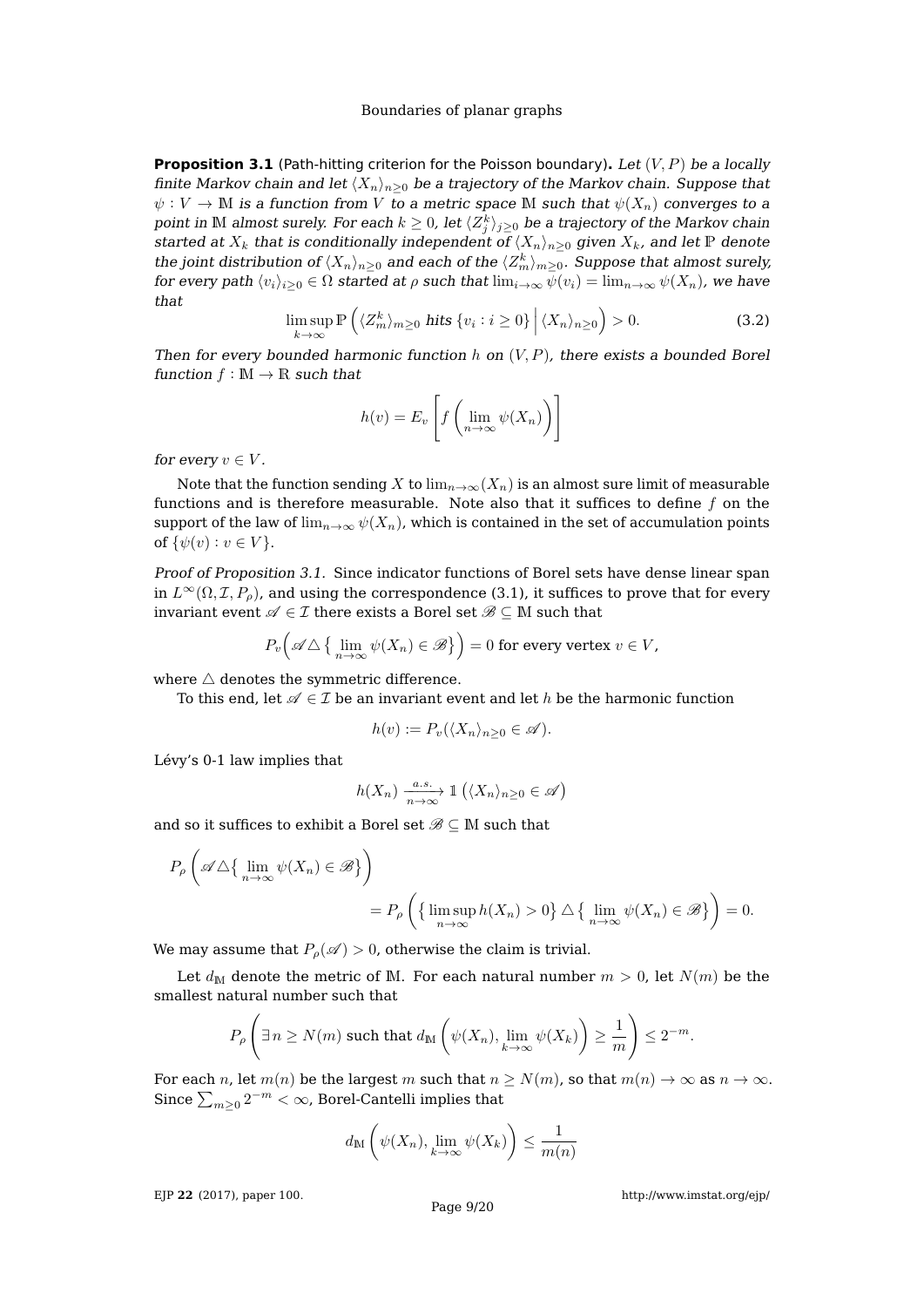for all but finitely many  $n$  almost surely.

Define a set  $\mathscr{B} \subseteq M$  by

$$
\mathscr{B}:=
$$

 $\begin{cases} x \in \mathbb{N}: \frac{\exists \text{ a path } \langle v_i \rangle_{i \geq 0} \text{ in } V \text{ with } v_0 = \rho \text{ such that } d_{\mathbb{M}}(\psi(v_i), x) \leq 1/m(i) \end{cases}$ for all but finitely many  $i$  and  $\inf_{i\geq 0} h(v_i) > 0$  $\lambda$ .

To see that  $\mathscr B$  is Borel, observe that, by an obvious compactness argument using the fact that  $(V, P)$  is locally finite,  $\mathscr B$  may be written as

$$
\mathscr{B}=\bigcup_{k\geq 0}\bigcup_{j\geq 0}\bigcap_{I\geq j}\mathscr{B}_{k,j,I}
$$

where  $\mathscr{B}_{k,j,I}$  is defined to be the closed set

$$
\mathscr{B}_{k,j,I} = \left\{ x \in \mathbb{M}: \begin{array}{l} \exists \text{ a path } \langle v_i \rangle_{i=0}^I \text{ in } V \text{ with } v_0 = \rho \text{ such that } \\ x \in \mathbb{M}: \begin{array}{l} d_\mathbb{M}(\psi(v_i), x) \leq 1/m(i) \text{ for all } j \leq i \leq I \text{ and } \\ h(v_i) \geq 1/k \text{ for all } 0 \leq i \leq I \end{array} \right\}.
$$

It follows from the discussion in the paragraph before last that  $\lim_{n\to\infty}\psi(X_n)\in\mathscr{B}$ almost surely on the event that  $h(X_n)$  converges to 1: Simply take  $\langle v_i \rangle_{i\geq 0} = \langle X_i \rangle_{i\geq 0}$  as the required path. In particular, the event  $\{\lim_{n\to\infty}\psi(X_n)\in\mathscr{B}\}\)$  has positive probability. We now prove conversely that  $\liminf_{n\to\infty} h(X_n) > 0$  almost surely on the event that  $\lim_{n\to\infty}\psi(X_n)\in\mathscr{B}$ . Condition on this event, so that there exists a path  $\langle v_i\rangle_{i\geq 0}$  in G starting at  $\rho$  such that  $\lim_{i\to\infty}\psi(v_i) = \lim_{n\to\infty}\psi(X_n)$  and  $\inf_{i>0}h(v_i) > 0$ . Fix one such path. Applying the optional stopping theorem to  $\langle h(Z_m^k)\rangle_{m\geq 0}$ , we have

$$
h(X_k) \ge \mathbb{P}\left(\langle Z_m^k \rangle_{m \ge 0} \text{ hits } \{v_i : i \ge 0\} \, \Big| \, \langle X_n \rangle_{n \ge 0}\right) \cdot \inf\{h(v_i) : i \ge 0\}
$$

and so, by our assumption [\(3.2\)](#page-8-1), we have that

$$
\limsup_{k \to \infty} h(X_k) \ge \limsup_{k \to \infty} \mathbb{P}\left(\langle Z_m^k \rangle_{m \ge 0} \text{ hits } \{v_i : i \ge 0\} \middle| \langle X_n \rangle_{n \ge 0}\right) \cdot \inf\{h(v_i) : i \ge 0\}
$$

is positive almost surely.

We remark that controlling the rate of convergence of the path in the definition of  $\mathscr B$ can be avoided by invoking the theory of universally measurable sets.

#### **3.1 Proof of Theorem [1.1](#page-1-0)**

Proof of Theorem [1.1.](#page-1-0) Let  $\langle X_n \rangle_{n>0}$  and  $\langle Y_n \rangle_{n>0}$  be independent random walks on G started at  $\rho$ , and for each  $k\geq 0$  let  $\langle Z_j^k \rangle_{j\geq 0}$  be a random walk on  $G$  started at  $X_k$  that is conditionally independent of  $\langle X_n \rangle_{n\geq 0}$  and  $\langle Y \rangle_{n\geq 0}$  given  $X_k$ . Let P denote the joint distribution of  $\langle X_n\rangle_{n\geq 0}$ ,  $\langle Y_n\rangle_{n\geq 0}$  and all of the random walks  $\langle Z^k_m\rangle_{m\geq 0}.$  Given two points  $\theta_1, \theta_2 \in \mathbb{R}/\eta\mathbb{Z}$ , we denote by  $(\theta_1, \theta_2) \subset \mathbb{R}/\eta\mathbb{Z}$  the open arc between  $\theta_1$  and  $\theta_2$  in the counter-clockwise direction. For each such interval  $(\theta_1, \theta_2) \in \mathbb{R}/\eta \mathbb{Z}$ , let

$$
q_{(\theta_1,\theta_2)}(v) := P_v \left( \lim_{n \to \infty} \theta(X_n) \in (\theta_1,\theta_2) \right).
$$

be the probability that a random walk started at  $v$  converges to a point in the interval  $(\theta_1, \theta_2)$ .

Since the law of  $\lim_{n\to\infty} \theta(X_n)$  is equal to the Lebesgue measure and hence nonatomic, the two random variables  $\theta^+ := \lim_{n\to\infty} \theta(X_n)$  and  $\theta^- := \lim_{n\to\infty} \theta(Y_n)$  are

 $\Box$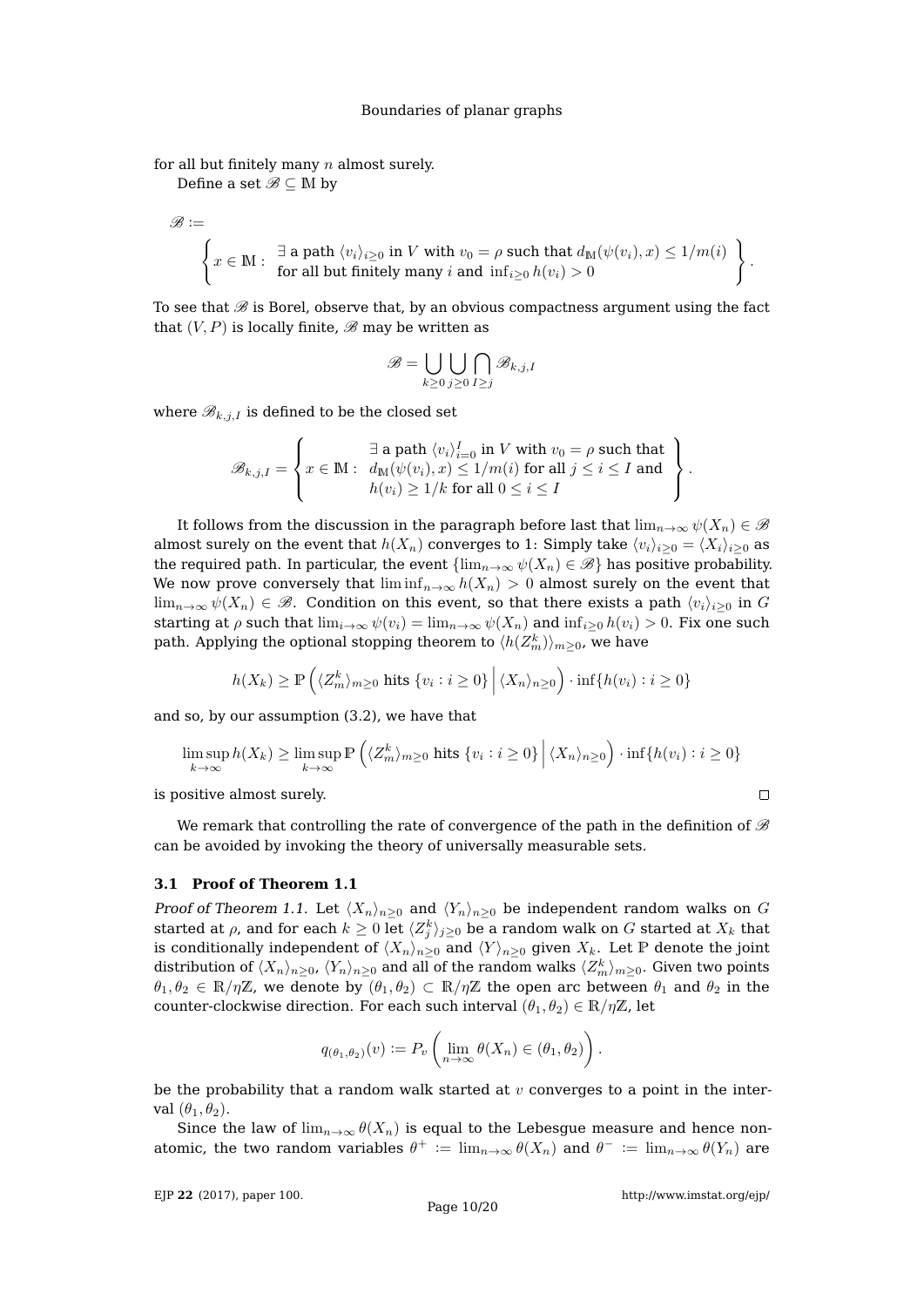

Figure 2: Illustration of the proof. Conditioned on the random walk  $\langle X_n \rangle_{n>0}$ , there exists a random  $\varepsilon > 0$  such that almost surely, for infinitely many k, a new random walk  $\langle Z_m^k\rangle_{m\geq0}$  (red) started from  $X_k$  has probability at least  $\varepsilon$  of hitting the path  $\langle v_i\rangle_{i\geq0}$  (blue).

almost surely distinct. We can therefore write  $\mathbb{R}/\eta\mathbb{Z}\setminus\{\theta^+,\theta^-\}$  as the union of the two disjoint non-empty intervals  $\mathbb{R}/\eta\mathbb{Z} \times \{1\} \setminus \{\theta^+, \theta^-\} = (\theta^+, \theta^-) \cup (\theta^-, \theta^+).$  Let

$$
Q_k := q_{(\theta^-, \theta^+)}(X_k) = \mathbb{P}\left(\lim_{m \to \infty} \theta(Z_m^k) \in (\theta^-, \theta^+) \middle| \langle X_n \rangle_{n \ge 0}, \langle Y_n \rangle_{n \ge 0}\right)
$$

be the probability that a random walk started at  $X_k$ , that is conditionally independent of  $\langle X_n \rangle_{n\geq 0}$  and  $\langle Y_n \rangle_{n\geq 0}$  given  $X_k$ , converges to a point in the interval  $(\theta^-, \theta^+)$ .

We claim that the random variable  $Q_k$  is uniformly distributed on [0, 1] conditional on  $\langle X_n\rangle_{n=0}^k$  and  $\langle Y_n\rangle_{n\geq 0}.$  Indeed, since the law of  $\theta^+$  given  $X_k$  is non-atomic, for each  $s\in[0,1]$  $s\in[0,1]$  $s\in[0,1]$  there  $\mathrm{exists}^1\ \overline{\theta^s}=\theta^s(X_k,\theta^-)\in\mathbb{R}/\eta\mathbb{Z}$  such that

$$
\mathbb{P}\left(\theta^+\in(\theta^-,\theta^s)\,\big|\,X_k,\theta^-\right)=s.
$$

The claim follows by observing that

$$
\mathbb{P}\left(Q_k \in [0,s] \,\middle|\, \langle X_n \rangle_{n=0}^k, \langle Y_n \rangle_{n\geq 0}\right) = \mathbb{P}\left(\theta^+ \in (\theta^-, \theta^s) \mid X_k, \theta^-\right) = s.
$$

As a consequence, Fatou's lemma implies that for every  $\varepsilon > 0$ ,

$$
\mathbb{P}(Q_k \in [\varepsilon, 1-\varepsilon] \text{ infinitely often}) = \mathbb{E}\left[\limsup_{k \to \infty} \mathbb{1}\left(Q_k \in [\varepsilon, 1-\varepsilon]\right)\right]
$$

$$
\geq \limsup_{k \to \infty} \mathbb{P}\left(Q_k \in [\varepsilon, 1-\varepsilon]\right) = 1 - 2\varepsilon.
$$

and so

<span id="page-10-1"></span>
$$
\limsup_{k \to \infty} \min \{ Q_k, 1 - Q_k \} > 0 \text{ almost surely.}
$$
\n(3.3)

Let  $\langle v_i\rangle_{i\geq 0}$  be a path in  $G$  started at  $\rho$  such that  $\lim_{i\to\infty} \theta(v_i) = \theta^+$  and the height  $y(v_i)$  tends to 1. Observe (Figure [1\)](#page-2-0) that for every  $k \geq 0$ , the union of the traces  $\{v_i : i \geq 0\} \cup \{Y_n : n \geq 0\}$  either contains  $X_k$  or disconnects  $X_k$  from at least one of the two intervals  $(\theta^-,\theta^+)$  or  $(\theta^+,\theta^-)$ . That is, for at least one of the intervals  $(\theta^-,\theta^+)$ 

<span id="page-10-0"></span><sup>&</sup>lt;sup>1</sup>In the present setting,  $\theta^s$  is unique since the law of  $\theta^+$  given  $X_k$  has full support.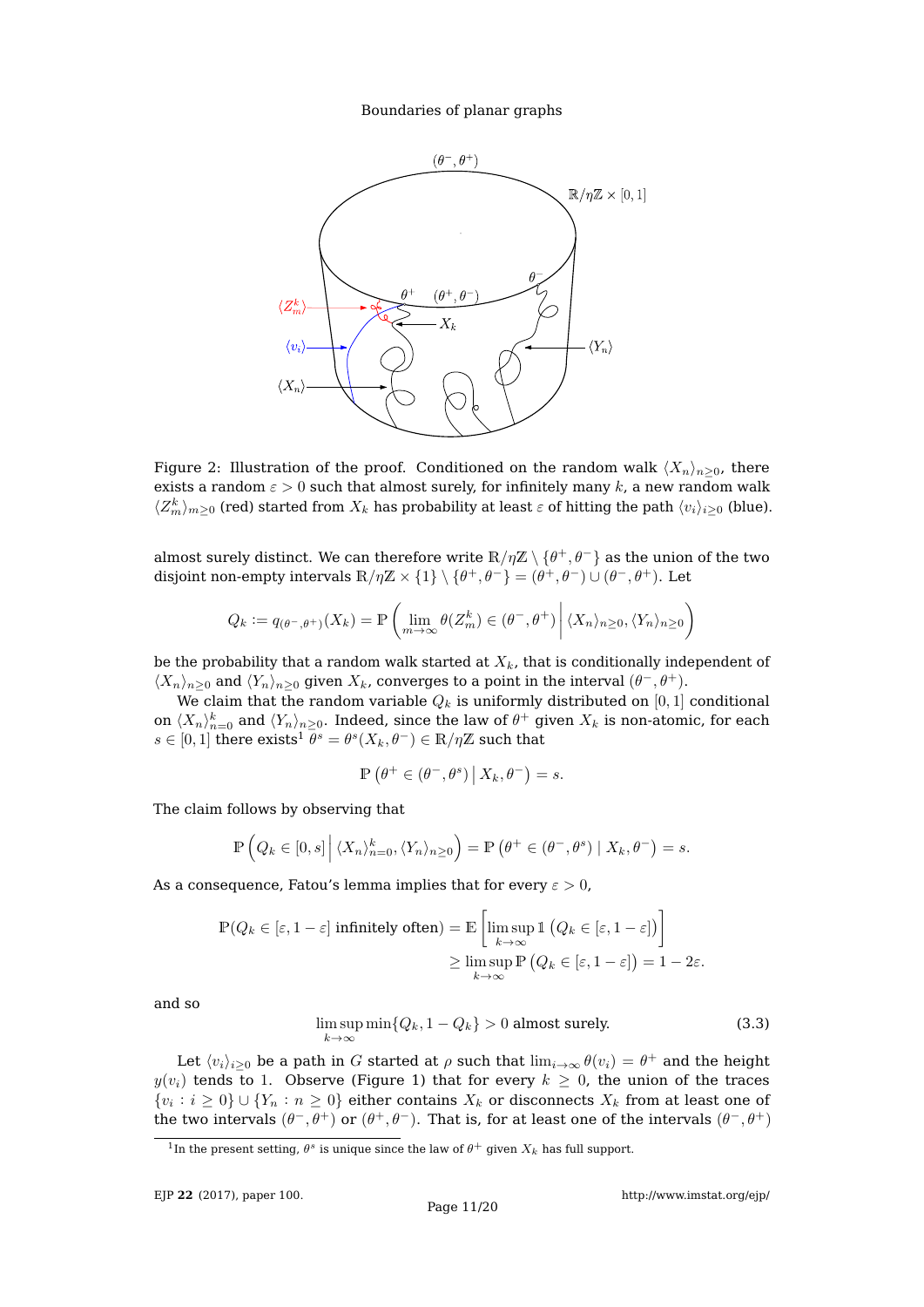or  $(\theta^+,\theta^-)$ , any path in  $G$  started at  $X_k$  whose image under  $\theta$  converges to this interval must intersect  $\{v_i : i \geq 0\} \cup \{Y_n : n \geq 0\}$ . It follows that

$$
\mathbb{P}\left(\langle Z_m^k\rangle_{m\geq 0} \text{ hits } \{v_i : i \geq 0\} \cup \{Y_n : n \geq 0\} \, \Big| \, \langle X_n\rangle_{n\geq 0}, \, \langle Y_n\rangle_{n\geq 0}\right) \geq \min\{Q_k, 1 - Q_k\}.
$$

and so, applying [\(3.3\)](#page-10-1),

<span id="page-11-0"></span>
$$
\limsup_{k \to \infty} \mathbb{P}\left(\langle Z_m^k \rangle_{m \ge 0} \text{ hits } \{v_i : i \ge 0\} \cup \{Y_n : n \ge 0\} \, \Big| \, \langle X_n \rangle_{n \ge 0}, \, \langle Y_n \rangle_{n \ge 0} \right) > 0 \tag{3.4}
$$

almost surely. We next claim that

<span id="page-11-1"></span>
$$
\mathbb{P}\left(\langle Z_m^k\rangle_{m\geq 0} \text{ hits } \{Y_n : n \geq 0\} \middle| \langle X_n\rangle_{n\geq 0}, \langle Y_n\rangle_{n\geq 0}\right) \xrightarrow[k \to \infty]{a.s.} 0. \tag{3.5}
$$

Indeed, we have that

$$
\mathbb{P}\left(\langle Z_m^k\rangle_{m\geq 0} \text{ hits } \{Y_n : n \geq 0\} \Big| \langle X_n\rangle_{n\geq 0}, \langle Y_n\rangle_{n\geq 0}\right)
$$
  
= 
$$
\mathbb{P}\left(\langle Z_m^k\rangle_{m\geq 0} \text{ hits } \{Y_n : n \geq 0\} \Big| \langle X_n\rangle_{n=0}^k, \langle Y_n\rangle_{n\geq 0}\right)
$$
  
= 
$$
\mathbb{P}\left(\langle X_m\rangle_{m\geq k} \text{ hits } \{Y_n : n \geq 0\} \Big| \langle X_n\rangle_{n=0}^k, \langle Y_n\rangle_{n\geq 0}\right).
$$

The rightmost expression converges to zero almost surely by an easy application of Lévy's 0-1 law: For each  $k_0 \leq k$ , we have that

$$
\begin{split} \mathbb{P}\left(\langle Z_{m}^{k}\rangle_{m\geq 0} \text{ hits } \{Y_{n}:n\geq 0\}\left|\langle X_{n}\rangle_{n\geq 0},\,\langle Y_{n}\rangle_{n\geq 0}\right.\right) \\ &\leq \mathbb{P}\left(\langle X_{m}\rangle_{m\geq k_{0}} \text{ hits } \{Y_{n}:n\geq 0\}\left|\langle X_{n}\rangle_{n=0}^{k},\,\langle Y_{n}\rangle_{n\geq 0}\right.\right) \\ &\xrightarrow[k\to\infty]{a.s.} \mathbb{1}(\langle X_{m}\rangle_{m\geq k_{0}} \text{ hits } \{Y_{n}:n\geq 0\}), \end{split}
$$

and the claim follows since  $\mathbb{1}(\langle X_m \rangle_{m \geq k_0}$  hits  $\{Y_n : n \geq 0\}$   $\to 0$  a.s. as  $k_0 \to \infty$ . Combining [\(3.4\)](#page-11-0) and [\(3.5\)](#page-11-1), we deduce that

$$
\limsup_{k \to \infty} \mathbb{P}\left(\langle Z_m^k \rangle_{m \ge 0} \text{ hits } \{v_i : i \ge 0\} \middle| \langle X_n \rangle_{n \ge 0}\right)
$$
\n
$$
= \limsup_{k \to \infty} \mathbb{P}\left(\langle Z_m^k \rangle_{m \ge 0} \text{ hits } \{v_i : i \ge 0\} \middle| \langle X_n \rangle_{n \ge 0}, \langle Y_n \rangle_{n \ge 0}\right) > 0
$$

almost surely. Applying Proposition [3.1](#page-8-0) with  $\psi = (\theta, y) : V \to \mathbb{R}/\eta\mathbb{Z} \times [0, 1]$  completes the proof.  $\Box$ 

### **3.2 Proof of Theorem [1.2](#page-3-0)**

In this subsection we prove Theorem [1.2.](#page-3-0) We begin with the following simple lemma, which is implicit in [\[19\]](#page-18-19). Recall that the **Dirichlet energy** of a function  $f: V \to \mathbb{R}$  is defined by

$$
\mathcal{E}_G(f) = \frac{1}{2} \sum_{e \in E} c(e) |f(e^+) - f(e^-)|^2.
$$

<span id="page-11-3"></span>**Lemma 3.2.** Let  $\phi: V \to V'$  be a rough isometry from a network G with bounded local geometry to a network  $G'$  with bounded local geometry. Then there exists a constant  $C$ such that

<span id="page-11-2"></span>
$$
\mathcal{E}_G(f \circ \phi) \le C \mathcal{E}_{G'}(f). \tag{3.6}
$$

for all functions  $f: V' \to \mathbb{R}$ .

EJP **22** [\(2017\), paper 100.](http://dx.doi.org/10.1214/17-EJP116)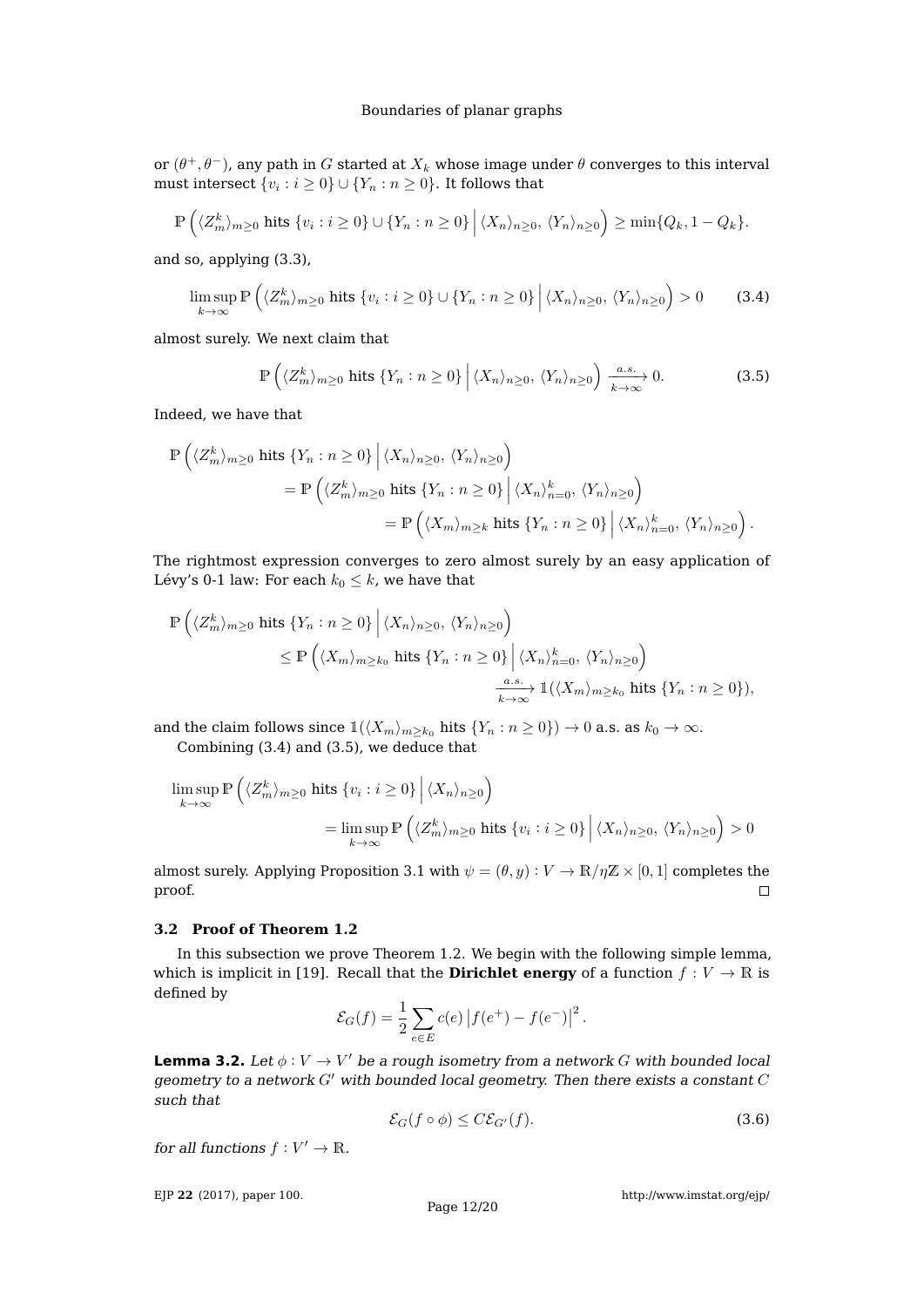*Proof.* Let  $\alpha$  and  $\beta$  be constants such that  $\phi$  is an  $(\alpha, \beta)$ -rough isometry. For each pair of adjacent vertices u and v in G, we have that  $d'(\phi(u), \phi(v)) \leq \alpha + \beta$ , and so there exists a path in  $G'$  from  $\phi(u)$  to  $\phi(v)$  of length at most  $\alpha + \beta$ . Fix one such path  $\Phi(u, v)$  for each  $u$ and v. Since there at most  $\alpha + \beta$  edges of G in each path  $\Phi(u, v)$ , and the conductances of  $G$  are bounded, there exists a constant  $C_1$  such that

$$
\mathcal{E}_G(f \circ \phi) = \sum_{e \in E} c(e) (f \circ \phi(e^+) - f \circ \phi(e^-))^2 = \sum_{e \in E} c(e) \Big( \sum_{e' \in \Phi(e)} f(e'^+) - f(e'^-) \Big)^2
$$
  
 
$$
\leq C_1 \sum_{e \in E} \sum_{e' \in \Phi(e)} (f(e'^+) - f(e'^-))^2.
$$
 (3.7)

Let  $e'$  be an edge of  $G'$ . If  $e_1$  and  $e_2$  are two edges of  $G$  such that  $\Phi(e_1^-,e_1^+)$  and  $\Phi(e_1^-,e_1^+)$ both contain  $e'$ , then  $d'(\phi(e_1^-), \phi(e_2^-)) \leq 2(\alpha + \beta)$  and so

$$
d(e_1^-, e_2^-) \le \alpha \left( d' \left( \phi(e_1^-), \phi(e_2^-) \right) + \beta \right) \le \alpha (2\alpha + 3\beta).
$$

Thus, the set of oriented edges  $e$  of  $G$  such that  $\Phi(e^-,e^+)$  contains  $e'$  is contained a ball of radius  $\alpha(2\alpha + 3\beta)$  in G. Since G has bounded degrees, the number of edges contained in such a ball is bounded by some constant  $C_2$ . Combining this with the assumption that the conductances of  $G'$  are bounded below by some constant  $C_3$ , we have that

$$
\mathcal{E}_G(f \circ \phi) \le C_1 \sum_{e \in E} \sum_{e' \in \Phi(e)} \left( f(e'^+) - f(e'^-) \right)^2
$$
  
 
$$
\le C_1 C_2 \sum_{e' \in E'} \left( f(e'^+) - f(e'^-) \right)^2 \le C_1 C_2 C_3 \mathcal{E}_{G'}(f). \square
$$

Now suppose that  $G = (V, E)$  is a transient network with bounded local geometry such that there exists a proper plane graph  $G' = (V', G')$  with bounded degrees and a rough isometry  $\phi: V \to V'$ . Then  $G'$  is also transient [\[16,](#page-18-14) §2.6]. We may assume that  $G'$ is simple, since  $\phi$  remains a rough isometry if we modify G' by deleting all self-loops and identifying all multiple edges between each pair of vertices. In this case, there exists a simple, bounded degree, proper plane triangulation  $T^\prime$  containing  $G^\prime$  as a subgraph [\[4,](#page-18-9) Lemma 4.3]. The triangulation  $T'$  is transient by Rayleigh's monotonicty principle, and since it has bounded degrees it is CP hyperbolic by the He-Schramm Theorem [\[13\]](#page-18-8). Let  $\mathcal C$  be a circle packing of  $T'$  in the disc  $\mathbb D$  and let  $z$  be the embedding of  $G'$  defined by this circle packing, so that for each  $v \in V'$ ,  $z(v')$  is the center of the circle of C corresponding to  $v^\prime$ , and each edge of  $G^\prime$  is embedded as a straight line between the centers of the circles corresponding to its endpoints.

The proofs of Lemmas [3.3](#page-12-0) and [3.4](#page-13-0) below are adapted from [\[2\]](#page-18-1).

<span id="page-12-0"></span>**Lemma 3.3.** Let  $\langle X_n \rangle_{n>0}$  denote the random walk on G. Then  $z \circ \phi(X_n)$  converges to a point in ∂D almost surely.

Proof. Ancona, Lyons and Peres  $[1]$  proved that for every function  $f$  of finite Dirichlet energy on a transient network G, the sequence  $f(X_n)$  converges almost surely as  $n \to \infty$ . Thus, it suffices to prove that each coordinate of  $z \circ \phi$  has finite Dirichlet energy. Applying the inequality  $(3.6)$ , it suffices to prove that each coordinate of z has finite energy. For each vertex  $v'$  of  $G'$ , let  $r(v')$  denote the radius of the circle corresponding to  $v'$  in  $\mathcal{C}$ . Then, letting  $z = (z_1, z_2)$ ,

$$
\mathcal{E}_{G'}(z_1) + \mathcal{E}_{G'}(z_2) = \sum_{e' \in E'} |z(e^+) - z(e^-)|^2 = \sum_{e'} (r(e^+) + r(e^-))^2
$$
  
 
$$
\leq 2 \max (\deg(v')) \sum_{v' \in V'} r(v)^2 \leq 2 \max (\deg(v')) < \infty
$$

EJP **22** [\(2017\), paper 100.](http://dx.doi.org/10.1214/17-EJP116)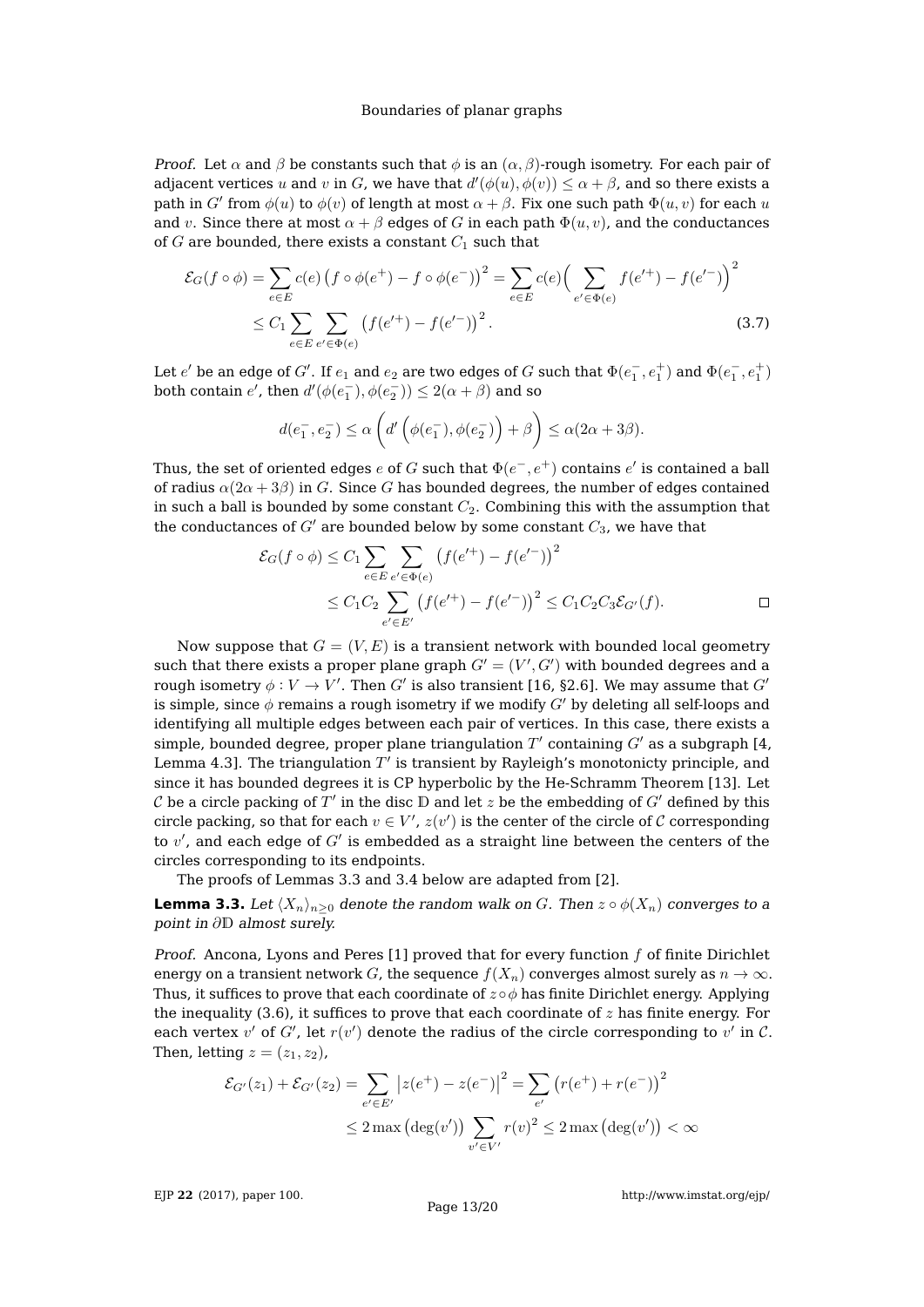since  $\sum \pi r(v)^2 \leq \pi$  is the total area of all the circles in the packing.

<span id="page-13-0"></span>**Lemma 3.4.** The law of  $\lim_{n\to\infty} z \circ \phi(X_n)$  does not have any atoms.

The proof will require the following well-known inequality [\[16,](#page-18-14) Exercise 2.36]: If  $G$  is a finite network,  $v$  is a vertex of  $G$ , and  $A$  and  $B$  are two sets of vertices of  $G$ , then

<span id="page-13-2"></span>
$$
P_v(\text{hit } A \text{ before } B) \le \frac{\mathscr{C}_{\text{eff}}(v \leftrightarrow A; G)}{\mathscr{C}_{\text{eff}}(v \leftrightarrow A \cup B; G)}.
$$
\n(3.8)

Proof of Lemma [3.4.](#page-13-0) Let  $B_k(\rho)$  be the set of vertices of G at graph distance at most k from  $\rho$ , and let  $G_k$  be the subnetwork of G induced by  $B_k(\rho)$  (i.e. the induced subgraph together with the conductances inherited from G). Recall that the **free effective conductance** between a set A and a set B in an infinite graph G is given by

$$
\mathcal{C}_{\text{eff}}^F(A \leftrightarrow B; G) = \min \left\{ \mathcal{E}(F) : F(a) = 1 \,\forall a \in A, \, F(b) = 0 \,\forall b \in B \right\}.
$$

The same variational formula also defines the effective conductance between two sets A and B in a finite network G, denoted  $\mathcal{C}_{\text{eff}}(A \leftrightarrow B; G)$ . A related quantity is the effective conductance from a vertex  $v$  to infinity in  $G$ 

$$
\mathscr{C}_{\text{eff}}(v \to \infty; G) := \lim_{k \to \infty} \mathscr{C}_{\text{eff}}^F(v \leftrightarrow V \setminus B_k(\rho); G) = \lim_{k \to \infty} \mathscr{C}_{\text{eff}}^F(v \leftrightarrow V \setminus B_k(\rho); G_{k+1}),
$$

which is positive if and only if G is transient. See [\[16,](#page-18-14)  $\S2$  and  $\S9$ ] for background on electrical networks. The inequality  $(3.6)$  above implies that there exists a constant  $C$ such that

<span id="page-13-1"></span>
$$
\mathcal{C}_{\text{eff}}^F(A \leftrightarrow B; G) \leq C \mathcal{C}_{\text{eff}}^F \left( \phi(A) \leftrightarrow \phi(B); G' \right) \tag{3.9}
$$

for each two sets of vertices  $A$  and  $B$  in  $G$ .

Let  $\rho \in V$  and  $\xi \in \partial \mathbb{D}$  be fixed, and let

$$
A_{\varepsilon}(\xi) := \{ v \in V : |z \circ \phi(v) - \xi| \le \varepsilon \}.
$$

In [\[2,](#page-18-1) Corollary 5.2], it is proven that

<span id="page-13-3"></span>
$$
\lim_{\varepsilon \to 0} \mathscr{C}_{\text{eff}}^F \left( \phi(\rho) \leftrightarrow \phi(A_{\varepsilon}(\xi)) \, ; \, T' \right) = 0.
$$

Applying the inequality [\(3.9\)](#page-13-1) and Rayleigh's monotonicity principle, we have that

$$
\mathcal{C}_{\text{eff}}^{F}(\rho \leftrightarrow A_{\varepsilon}(\xi); G) \leq C \mathcal{C}_{\text{eff}}^{F}(\phi(\rho) \leftrightarrow \phi(A_{\varepsilon}(\xi)); G') \leq C \mathcal{C}_{\text{eff}}^{F}(\phi(\rho) \leftrightarrow \phi(A_{\varepsilon}(\xi)); T') \xrightarrow[\varepsilon \to 0]{} 0. \quad (3.10)
$$

Applying the inequality [\(3.8\)](#page-13-2) yields that

$$
P_{\rho}(\text{hit } A_{\varepsilon}(\xi) \text{ before } V \setminus B_{k}(\rho)) \leq \frac{\mathscr{C}_{\text{eff}}\left(\rho \leftrightarrow A_{\varepsilon}(\xi) \cap B_{k}(\rho); G_{k+1}\right)}{\mathscr{C}_{\text{eff}}\left(\rho \leftrightarrow A_{\varepsilon}(\xi) \cup V \setminus B_{k}(\rho); G_{k+1}\right)} \leq \frac{\mathscr{C}_{\text{eff}}\left(\rho \leftrightarrow A_{\varepsilon}(\xi) \cap B_{k}(\rho); G_{k+1}\right)}{\mathscr{C}_{\text{eff}}\left(\rho \leftrightarrow V \setminus B_{k}(\rho); G_{k+1}\right)}.
$$

Applying the exhaustion characterisation of the free effective conductance [\[16,](#page-18-14) §9.1], which states that

<span id="page-13-4"></span>
$$
\mathscr{C}_{\text{eff}}^F(A \leftrightarrow B; G) = \lim_{k \to \infty} \mathscr{C}_{\text{eff}}(A \leftrightarrow B; G_k),
$$

we have that

$$
P_{\rho}\left(\text{hit } A_{\varepsilon}(\xi)\right) = \lim_{k \to \infty} P_{\rho}(\text{hit } A_{\varepsilon}(\xi) \text{ before } V \setminus B_{k}(\rho))
$$
  
\$\leq \lim\_{k \to \infty} \frac{\mathscr{C}\_{\text{eff}}\left(\rho \leftrightarrow A\_{\varepsilon}(\xi) \cap B\_{k}(\rho); G\_{k+1}\right)}{\mathscr{C}\_{\text{eff}}\left(\rho \leftrightarrow V \setminus B\_{k}(\rho); G\_{k+1}\right)} = \frac{\mathscr{C}\_{\text{eff}}^{F}\left(\rho \leftrightarrow A\_{\varepsilon}(\xi); G\right)}{\mathscr{C}\_{\text{eff}}\left(\rho \to \infty; G\right)}. (3.11)

EJP **22** [\(2017\), paper 100.](http://dx.doi.org/10.1214/17-EJP116)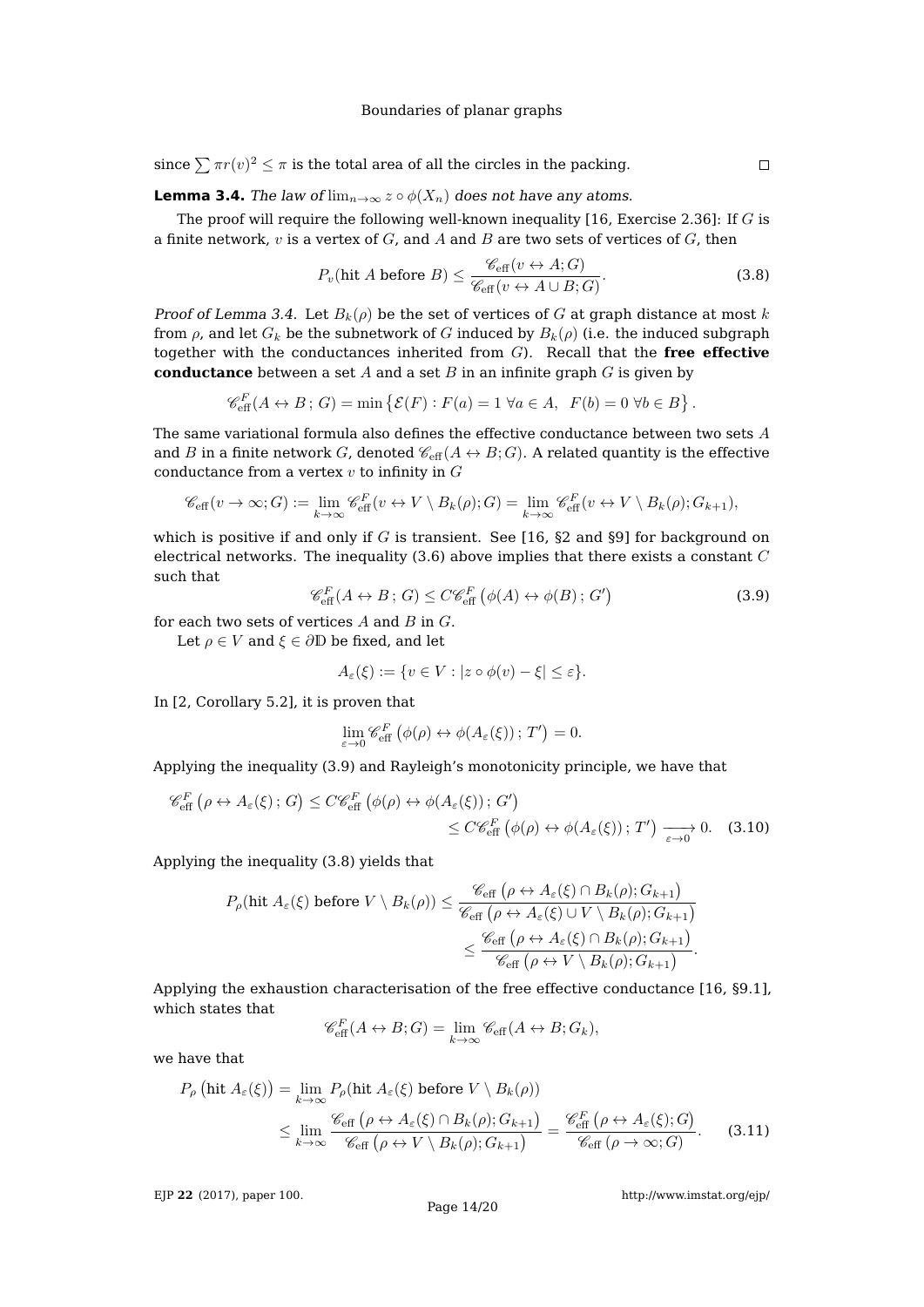Combining [\(3.10\)](#page-13-3) and [\(3.11\)](#page-13-4) we deduce that

$$
P_{\rho}\left(\lim_{n\to\infty}z\circ\phi(X_n)=\xi\right)\leq \lim_{\varepsilon\to 0}P_{\rho}\left(\text{hit }A_{\varepsilon}(\xi)\right)=0.\qquad \qquad \Box
$$

**Remark 3.5.** The statement that  $\mathbb{P}(\text{hit } A_{\varepsilon}(\xi))$  converges to zero as  $\varepsilon$  tends to zero for every  $\xi \in \partial \mathbb{D}$  can also be used to deduce convergence of  $z \circ \phi(X_n)$  without appealing to the results of [\[1\]](#page-18-20): Suppose for contradiction that with positive probability  $z \circ \phi(X_n)$  does not converge, so that with positive probability there exist two (random) boundary points  $\xi_1, \xi_2 \in \partial \mathbb{D}$  in the closure of  $\{z \circ \phi(X_n) : n \geq 0\}$ . It is not hard to see that in this case the closure of  $\{z \circ \phi(X_n) : n \geq 0\}$  must contain at least one of the boundary intervals  $[\xi_1, \xi_2]$ or  $[\xi_2, \xi_1]$ . However, if the closure of  $\{z \circ \phi(X_n) : n \geq 0\}$  contains an interval of positive length with positive probability, then there exists a point  $\xi \in \partial \mathbb{D}$  that is contained in the closure of  $\{z \circ \phi(X_n) : n \geq 0\}$  with positive probability. This contradicts the convergence of  $\mathbb{P}(\text{hit }A_{\varepsilon}(\xi))$  to zero.

Proof of Theorem [1.2.](#page-3-0) The part of the theorem concerning the existence of an embedding  $z$  of  $G'$  in  $\mathbb D$  such that  $z\circ \phi(X_n)$  converges to a point in  $\partial \mathbb D$  almost surely and that the law of the limit is non-atomic follows immediately from Lemmas [3.3](#page-12-0) and [3.4.](#page-13-0) Fix one such embedding z. Let  $\langle X_n \rangle_{n\geq 0}$  and  $\langle Y_n \rangle_{n\geq 0}$  be independent random walks on G started at  $\rho$ , and for each  $k\geq 0$  let  $\langle Z_j^k \rangle_{j\geq 0}$  be a random walk on  $G$  started at  $X_k$  that is conditionally independent of  $\langle X_n \rangle_{n\geq 0}$  and  $\langle Y \rangle_{n\geq 0}$  given  $X_k$ . Let P denote the joint distribution of  $\langle X_n\rangle_{n\geq 0}$ ,  $\langle Y_n\rangle_{n\geq 0}$  and all of the random walks  $\langle Z_m^k\rangle_{m\geq 0}.$ 

Since the law of  $\lim_{n\to\infty}z\circ\phi(X_n)$  is non-atomic, the random variables  $\xi^+=\lim_{n\to\infty}z\circ\phi(X_n)$  $\phi(X_n)$  and  $\xi^- = \lim_{n \to \infty} z \circ \phi(Y_n)$  are almost surely distinct. Let

$$
Q_k := \mathbb{P}\left(\lim_{m\to\infty} z \circ \phi(Z_m^k) \in (\xi^-, \xi^+) \middle| \langle X_n \rangle_{n\geq 0}, \langle Y_n \rangle_{n\geq 0}\right).
$$

Using the non-atomicity of the law of  $\lim_{n\to\infty} z \circ \phi(X_n)$ , the same argument as in the proof of Theorem [1.1](#page-1-0) also shows that

<span id="page-14-0"></span>
$$
\limsup_{k \to \infty} \min \{Q_k, 1 - Q_k\} > 0 \text{ almost surely.}
$$
\n(3.12)

We now come to a part of the proof that requires more substantial modification. Let  $\langle v_i \rangle_{i \geq 0}$  be a path in G starting at  $\rho$  such that  $z \circ \phi(v_i) \to \xi^+$ .

Let  $\Phi$  be as in the proof of Lemma [3.2.](#page-11-3) Given a path  $\langle u_i \rangle_{i\geq 0}$  in G, let  $\Phi(\langle u_i \rangle_{i\geq 0})$  denote the path in  $G'$  formed by concatenating the paths  $\Phi(u_i, u_{i+1})$  for  $i \geq 0$ . For each  $k \geq 0$ , let  $\tau_k$  be the first time  $t$  such that the path  $\Phi(Z_{t-1}^k,Z_t^k)$  intersects the union of the traces of the paths  $\Phi(\langle v_i \rangle_{i\geq 0})$  and  $\Phi(\langle Y_n \rangle_{n\geq 0})$ . Observe that for every  $k \geq 0$ , the union of the traces of the paths  $\Phi(\langle v_i \rangle_{i>0})$  and  $\Phi(\langle Y_n \rangle_{n>0})$  either contains  $\phi(X_k)$  or disconnects  $\phi(X_k)$ from at least one of the two intervals  $(\xi^-,\xi^+)$  or  $(\xi^+,\xi^-)$ , meaning that any path in  $G'$ starting at  $\phi(X_k)$  whose image under z converges to this interval must intersect one of the paths  $\Phi(\langle v_i \rangle_{i>0})$  or  $\Phi(\langle Y_n \rangle_{n>0})$ . Thus, we have that

$$
\mathbb{P}\left(\tau_k < \infty \, \big| \, \langle X_n \rangle_{n\geq 0}, \langle Y_n \rangle_{n\geq 0}\right) \geq \min\{Q_k, 1 - Q_k\}
$$

and hence that

<span id="page-14-1"></span>
$$
\limsup_{k \to \infty} \mathbb{P}\left(\tau_k < \infty \, \left| \, \langle X_n \rangle_{n \ge 0}, \langle Y_n \rangle_{n \ge 0} \right) > 0 \tag{3.13}
$$

almost surely by [\(3.12\)](#page-14-0).

On the event that  $\tau_k$  is finite, by definition of  $\Phi$ , there exists a vertex  $u \in \{v_i :$  $i \geq 0$ }  $\cup$   $\{Y_n : n \geq 0\}$  such that  $d'(\phi(Z_{\tau_k}), \phi(u)) \leq 2\alpha + 2\beta$ , and consequently that  $d(Z_{\tau_k},u)\leq \alpha(2\alpha+3\beta)$  since  $\phi$  is a rough isometry. Since  $G$  has bounded degrees and

EJP **22** [\(2017\), paper 100.](http://dx.doi.org/10.1214/17-EJP116)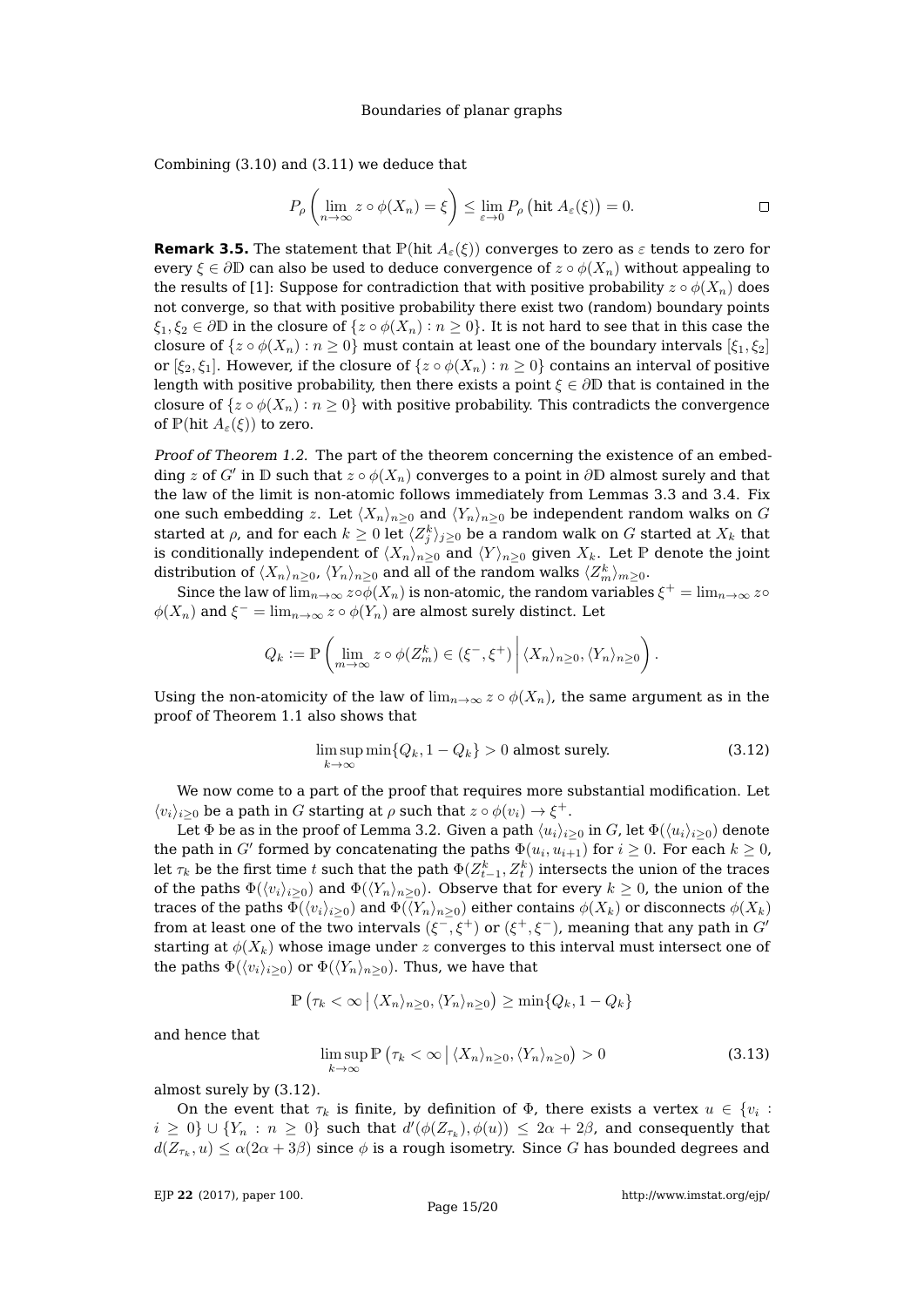edge conductances bounded above and below,  $c(e)/c(w) > \delta$  for some  $\delta > 0$  and every  $e \in E$  and  $w \in V$ . Thus, by the strong Markov property,

$$
\mathbb{P}\left(\langle Z_{m}^{k}\rangle_{m\geq0} \text{ hits } \{v_{i}: i\geq0\} \cup \{Y_{n}: n\geq0\} \middle| \langle X_{n}\rangle_{n\geq0}, \langle Y_{n}\rangle_{n\geq0}, \{\tau_{k}<\infty\}\right) \geq \delta^{\alpha(2\alpha+3\beta)} > 0 \quad (3.14)
$$

for all  $k \geq 0$ . Combining [\(3.13\)](#page-14-1) and [\(3.14\)](#page-15-0) yields

<span id="page-15-1"></span>
$$
\limsup_{k \to \infty} \mathbb{P}\left(\langle Z_m^k \rangle_{m \ge 0} \text{ hits } \{v_i : i \ge 0\} \cup \{Y_n : n \ge 0\} \, \Big| \, \langle X_n \rangle_{n \ge 0}, \langle Y_n \rangle_{n \ge 0} \right) > 0 \tag{3.15}
$$

almost surely. The same argument as in the proof of Theorem [1.1](#page-1-0) also implies that

<span id="page-15-2"></span><span id="page-15-0"></span>
$$
\mathbb{P}\left(\langle Z_m^k\rangle_{m\geq 0} \text{ hits } \{Y_n : n \geq 0\} \, \Big| \, \langle X_n\rangle_{n\geq 0}, \langle Y_n\rangle_{n\geq 0}\right) \xrightarrow[k \to \infty]{a.s.} 0. \tag{3.16}
$$

We conclude by combining [\(3.15\)](#page-15-1) with [\(3.16\)](#page-15-2) and applying Proposition [3.1](#page-8-0) to  $\psi = z \circ \phi$ :  $V \to \mathbb{D} \cup \partial \mathbb{D}$ .  $\Box$ 

# **4 Identification of the Martin boundary**

In this section, we prove Theorem [1.5](#page-5-0) and deduce Theorem [1.4.](#page-4-0) We begin by proving that the rectangle tiling of a bounded degree triangulation with edge conductances bounded above and below does not have any accumulation points of rectangles other than at the boundary circle  $\mathbb{R}/\eta\mathbb{Z} \times \{1\}$ .

**Proposition 4.1.** Let T be a transient, simple, proper plane triangulation with bounded local geometry. Then for every vertex v of T and every  $\varepsilon > 0$ , there exist at most finitely many vertices  $u$  of  $T$  such that the probability that a random walk started at  $u$  visits  $v$  is greater than  $\varepsilon$ .

*Proof.* Let  $\mathcal C$  be a circle packing of  $T$  in the unit disc  $\mathbb D$ , with associated proper embedding z of T into D. Benjamini and Schramm [\[4,](#page-18-9) Lemma 5.3] proved that for every  $\varepsilon > 0$  and  $\kappa > 0$ , there exists  $\delta > 0$  such that for any  $v \in \tilde{V}$  with  $|z(v)| \geq 1 - \delta$ , the probability that a random walk from v ever visits a vertex u such that  $|z(u)| \leq 1 - \kappa$  is at most  $\varepsilon$ . (Their proof is given for  $c \equiv 1$  but extends immediately to this setting.) By setting  $\kappa = 1 - |z(v)|$ , it follows that for every  $\varepsilon > 0$ , there exists  $\delta > 0$  such that for every vertex u with  $|z(u)| \geq 1 - \delta$ , the probability that a random walk started at u hits v is at most  $\varepsilon$ . The claim follows since  $|z(u)| > 1 - \delta$  for all but finitely many vertices u of T.  $\Box$ 

Since the height  $y(v)$  of each vertex v in the rectangle tiling is equal to the probability that the random walk started at v never visits  $\rho$ , we obtain the following immediate corollary.

<span id="page-15-3"></span>**Corollary 4.2.** Let T be a transient proper plane triangulation with bounded local geometry, and let  $S<sub>o</sub>$  be a rectangle tiling of T. Then for every  $t \in [0,1)$ , the cylinder  $\mathbb{R}/n\mathbb{Z} \times [0, t]$  intersects only finitely many rectangles  $S(e) \in \mathcal{S}_o$ .

We also require the following simple geometric lemma.

<span id="page-15-4"></span>**Lemma 4.3.** Let T be a transient proper plane triangulation with bounded local geometry, and let  $S_\rho$  be the square tiling of T in the cylinder  $\mathbb{R}/\eta\mathbb{Z} \times [0,1]$ . Then for every sequence of vertices  $\langle v_n \rangle_{n>0}$  such that  $y(v_n) \to 1$  and  $\theta(v_n) \to \theta_0$  for some  $(\theta_0, y_0)$  as  $n \to \infty$ , there exists a path  $\langle \gamma_n \rangle_{n>0}$  containing  $\{v_n : n \geq 0\}$  such that  $y(\gamma_n) \to 1$  and  $\theta(\gamma_n) \to \theta_0$  as  $n \to \infty$ .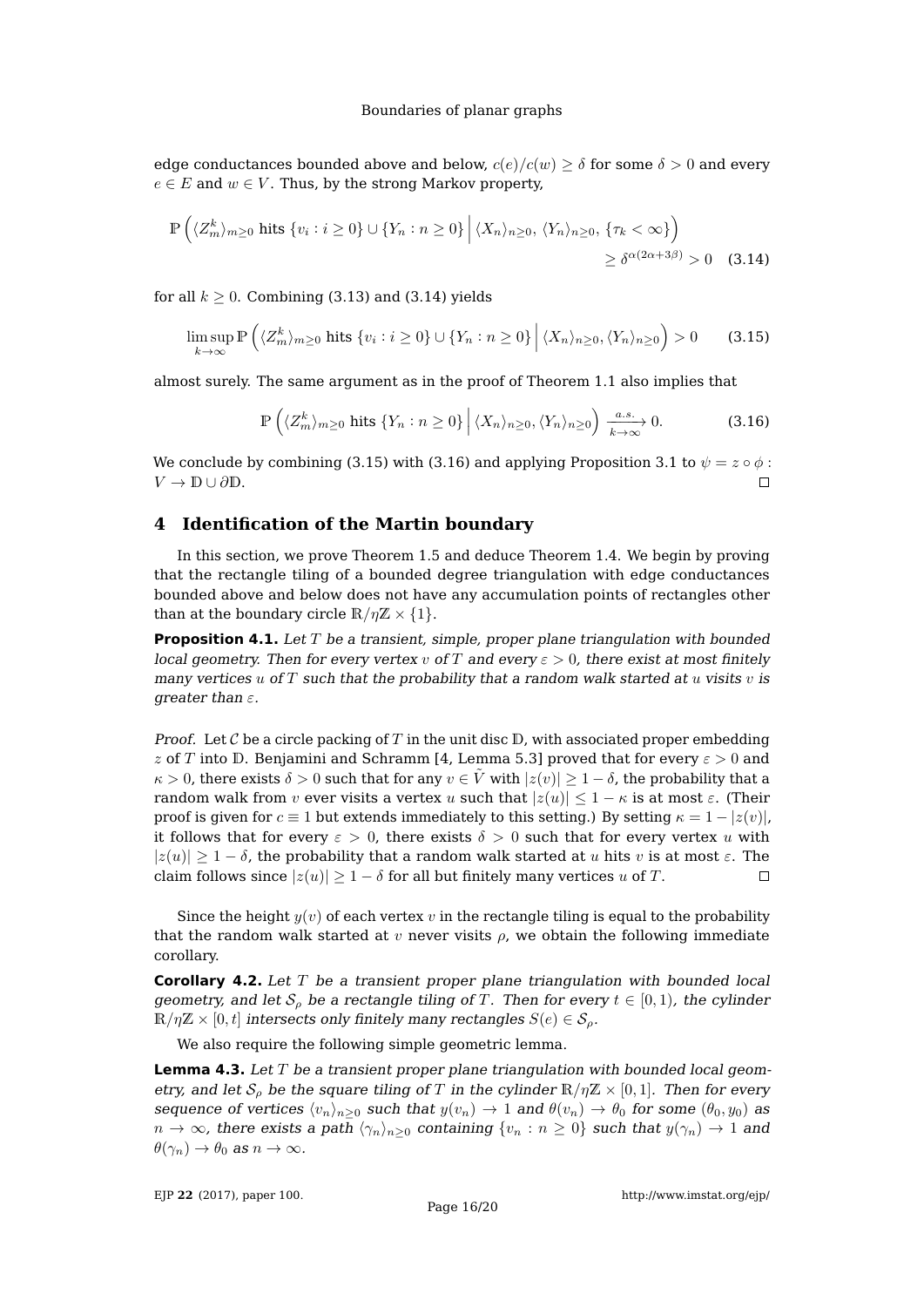*Proof.* Define a sequence of vertices  $\langle v'_n \rangle_{n \geq 0}$  as follows. If the interval  $I(v_n)$  is nondegenerate (i.e. has positive length), let  $v'_n = v_n$ . Otherwise, let  $\langle \eta_j \rangle_{j\geq 0}$  be a path from  $v_n$  to  $\rho$  in T, let  $j(n)$  be the smallest  $j > 0$  such that the interval  $I(\eta_{j(n)})$  is nondegenerate, and set  $v'_n = \eta_{j(n)}$ . Observe that  $y(v'_n) = y(v_n)$ , that the interval  $I(v'_n)$ contains the singleton  $I(v_n)$ , and that the path  $\tilde{\eta}^n=\langle\eta_j^n\rangle_{j=0}^{j(n)}$  from  $v_n$  to  $v_n'$  in  $T$  satisfies  $(I(\tilde{\eta}_j), y(\tilde{\eta}_j)) = (I(v_n), y(v_n))$  for all  $j < j(n)$ .

Let  $\theta'(v'_n) \in I(v'_n)$  be chosen so that the line segment  $\ell_n$  between the points  $(\theta'(v_n'), y(v_n'))$  and  $(\theta'(v_{n+1}'), y(v_{n+1}'))$  in the cylinder  $\mathbb{R}/\eta\mathbb{Z} \times [0,1]$  does not intersect any degenerate rectangles of  $S_\rho$  or a corner of any rectangle of  $S_\rho$  (this is a.s. the case if  $\theta'(v'_n)$  is chosen uniformly from  $I(v_n)$  for each  $n$ ). By Corollary [4.2,](#page-15-3) the line segment  $\ell_n$ intersects some finite sequence of non-degenerate rectangles of  $S_{\rho}$ , corresponding to a finite sequence of edges  $e^n_1,\ldots,e^n_{l(n)}$  of  $G.$  Let  $e^n_i$  be oriented so that  $y(e^{n+}_i)>y(e^{n-}_i)$  for every i and n. For each  $1 \leq i \leq l(n) - 1$ , either

- 1. the vertical sides of the rectangles  $S(e_i^n)$  and  $S(e_{i+1}^n)$  have non-disjoint interiors, in which case  $e_i^n$  and  $e_{i+1}^n$  lie in the boundary of a common face of  $T$ , or
- 2. the horizontal sides of the rectangles  $S(e_i^n)$  and  $S(e_{i+1}^n)$  have non-disjoint interiors, in which case  $e_i^n$  and  $e_{i+1}^n$  share a common endpoint.

In either case, since  $T$  is a triangulation, there exists an edge in  $T$  connecting  $e_i^{n+}$  to  $e_{i+1}^{n-}$  for each  $i$  and  $n.$  We define a path  $\gamma^n$  by alternatingly concatenating the edges  $e_i^n$ and the edges connecting  $e_i^{n+}$  to  $e_{i+1}^{n-}$  as  $i$  increases from 1 to  $l(n)$ . Define the path  $\gamma$  by concatenating all of the paths

$$
\tilde{\eta}^n \circ \gamma^n \circ (-\tilde{\eta}^{n+1})
$$

where  $- \tilde{\eta}^{n+1}$  denotes the reversal of the path  $\tilde{\eta}^{n+1}.$ 

Let  $M$  be an upper bound for the degrees of  $T$  and for the conductances and resistances of the edges of T. For each vertex v of T, there are at most M rectangles of  $S_{\rho}$ adjacent to  $I(v)$  from above, so that at least one of these rectangles has width at least  $\mathrm{length}(I(v))/M.$  This rectangle must have height at least  $\mathrm{length}(I(v))/M^2.$  It follows that

<span id="page-16-1"></span>
$$
length(I(v)) \le M^2 (1 - y(v))
$$
\n(4.1)

for all  $v \in T$ , and so for every edge e of T,

<span id="page-16-0"></span>
$$
|y(e^{-}) - y(e^{+})| \le \frac{1}{c(e)} \text{length} (I(e^{-})) \le M^3 (1 - y(e^{-})) \tag{4.2}
$$

Let  $w$  be a vertex visited by the path  $\tilde{\eta}^n \circ \gamma^n \circ (-\tilde{\eta}^{n+1})$ . By construction,  $w$  has an edge emanating from it such that the associated rectangle intersects the line segment  $\ell_n$ , and consequently a neighbouring vertex  $w'$  such that  $y(w') \ge \min\{y(v_n), y(v_{n+1})\}.$ Applying [\(4.2\)](#page-16-0), we deduce that

$$
y(w) \ge (1 + M^3) \min\{y(v_n), y(v_{n+1})\} - M^3
$$

for all vertices  $w$  visited by the path  $\tilde\eta^n\circ\gamma^n\circ(-\tilde\eta^{n+1})$ . Since  $y(v_n)\to 1$  as  $n\to\infty$ , it follows that  $y(\gamma_k) \to 1$  as  $k \to \infty$ . The estimate [\(4.1\)](#page-16-1) then implies that length( $I(\gamma_k)$ )  $\to 0$ as  $k \to \infty$ . Since  $I(w)$  intersects the projection to the boundary circle of the line segment  $\ell_n$  for each vertex  $w$  visited by the path  $\tilde\eta^n\circ\gamma^n\circ(-\tilde\eta^{n+1})$ , we deduce that  $\theta(\gamma_k)\to\theta_0$  as  $k \to \infty$ .  $\Box$ 

We also have the following similar lemma for circle packings.

EJP **22** [\(2017\), paper 100.](http://dx.doi.org/10.1214/17-EJP116)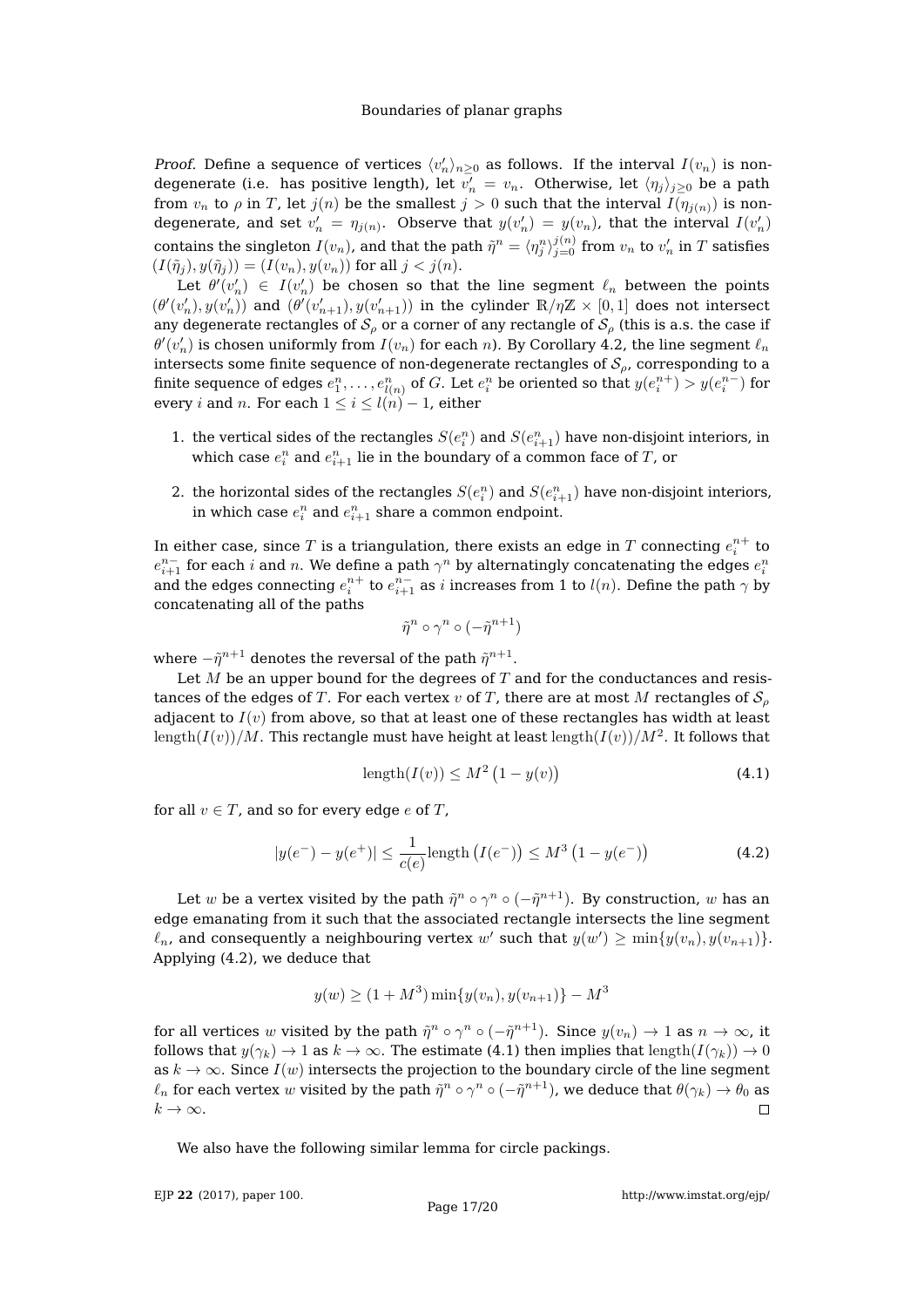<span id="page-17-0"></span>**Lemma 4.4.** Let T be a CP hyperbolic plane triangulation, and let C be a circle packing of T in D with associated embedding z. Then for every sequence  $\langle v_n \rangle_{n>0}$  such that  $z(v_n)$ converges as  $n \to \infty$ , there exists a path  $\langle \gamma_n \rangle_{n>0}$  in T containing  $\{v_n : n \geq 0\}$  such that  $z(\gamma_n)$  converges as  $n \to \infty$ .

Proof. The proof is similar to that of Lemma [4.3,](#page-15-4) and we provide only a sketch. Draw a straight line segment in D between the centres of the circles corresponding to each consecutive pair of vertices  $v_n$  and  $v_{n+1}$ . The set of circles intersected by the line segment contains a path  $\gamma^n$  in  $T$  from  $v_n$  to  $v_{n+1}$ . (If this line segment is not tangent to any of the circles of  $\mathcal C$ , then the set of circles intersected by the segment is exactly a path in T.) The path  $\gamma$  is defined by concatenating the paths  $\gamma^n.$  For every  $\varepsilon > 0$ , there are at most finitely many  $v$  for which the radius of the circle corresponding to  $v$  is greater than  $\varepsilon$ , since the sum of the squared radii of all the circles in the packing is at most 1. Thus, for large  $n$ , all the circles corresponding to vertices used by the path  $\gamma^n$  are small. The circles that are intersected by the line segment between  $z(v_n)$  and  $z(v_{n+1})$  therefore necessarily have centers close to  $\xi_0$  for large n. We deduce that  $z(\gamma_i) \to \xi_0$  as  $i \to \infty$ .  $\Box$ 

*Proof of Theorem [1.5.](#page-5-0)* Let  $\langle X_n \rangle_{n>0}$  be a random walk on T. Our assumptions guarantee that  $\theta(X_n)$  and  $z(X_n)$  both converge almost surely as  $n \to \infty$  and that the laws of these limits are both non-atomic and have support  $\mathbb{R}/\eta\mathbb{Z}$  and  $\partial\mathbb{D}$  respectively.

Suppose that  $\gamma$  is a path in T that visits each vertex at most finitely often. We claim that  $\theta(\gamma_i)$  converges if and only if  $z(\gamma_i)$  converges. To prove this, it suffices to show that both forms of convergence are equivalent to the property that the random walk  $X_n$ almost surely does not hit  $\gamma_i$  infinitely often.

We now prove that  $\theta(\gamma_i)$  converges if and only if  $X_n$  almost surely does not hit  $\gamma_i$  infinitely often. The proof of the corresponding statement for  $z(\gamma_i)$  is similar. If  $\theta(\gamma_i)$  converges, then  $X_n$  almost surely does not hit  $\gamma_i$  infinitely often, since otherwise  $\lim_{i\to\infty}\theta(\gamma_i)$  would be an atom in the law of  $\lim_{n\to\infty}\theta(X_n)$ . Conversely, if  $\theta(\gamma_i)$  does not converge, then there exist at least two distinct points  $\theta_1, \theta_2 \in \mathbb{R}/\eta\mathbb{Z}$  such that  $(\theta_1, 1)$  and  $(\theta_2, 1)$  are in the closure of  $\{(\theta(\gamma_i), y(\gamma_i)) : n \ge 0\}$ . Let  $\langle Y_n \rangle_{n\ge 0}$  be a random walks started at  $\rho$  independent of  $\langle X_n \rangle_{n>0}$ . Since the law of  $\lim_{n\to\infty} \theta(X_n)$  has full support, we have with positive probability that both  $\lim_{n\to\infty} \theta(X_n) \in (\theta_1, \theta_2)$  and  $\lim_{n\to\infty} \theta(Y_n) \in (\theta_2, \theta_1)$ . On this event, the union of the traces  $\{X_n : n \geq 0\} \cup \{Y_n : n \geq 0\}$  disconnects  $(\theta_1, 1)$  from  $(\theta_2, 1)$ , and consequently the path  $\langle \gamma_i \rangle_{n \geq 0}$  must hit  $\{X_n : n \geq 0\} \cup \{Y_n : n \geq 0\}$  infinitely often. By symmetry, there is a positive probability that  $\langle X_n\rangle_{n\geq 0}$  hits the trace  $\{\gamma_i:n\geq 0\}$ infinitely often as claimed.

It follows from the above claim together with Lemmas [4.3](#page-15-4) and [4.4](#page-17-0) that for any sequence of vertices  $\langle v_i \rangle_{i>0}$  in T that includes each vertex of T at most finitely often, the sequence  $\theta(v_i)$  converges if and only if  $z(v_i)$  converges, and hence that the map

> $\theta : \xi \longmapsto \theta(\xi) \mathrel{\mathop:}= \lim_{n \to \infty} \theta(v_n) \quad \text{where $\langle v_n \rangle_{n \geq 0}$ is a sequence of vertices such that $z(v_n) = \int_0^\infty |v_n|^2 \, dx$.}$ of vertices such that  $z(v_n) \to \xi$

is well defined and bijective. To see that this map is a homeomorphism, suppose that  $\xi_n$ is a sequence of points in  $\partial\mathbb{D}$  converging to a point  $\xi \in \partial\mathbb{D}$ . For every *n*, there exists a vertex  $v_n \in V$  such that  $|\xi_n - z(v_n)| \leq 1/n$  and  $|\theta(\xi_n) - \theta(v_n)| \leq 1/n$ . Thus,  $z(v_n) \to \xi$  and we have

$$
|\theta(\xi) - \theta(\xi_n)| \leq |\theta(\xi) - \theta(v_n)| + |\theta(v_n) - \theta(\xi_n)| \xrightarrow[n \to \infty]{} 0.
$$

The proof of the continuity of the inverse is similar.

Proof of Theorem [1.4.](#page-4-0) By [\[2,](#page-18-1) Theorem 1.2], a sequence of vertices  $\langle v_i \rangle_{i\geq 0}$  converges to a point in the Martin boundary of T if and only if  $z(v_i)$  converges to a point in  $\partial\mathbb{D}$ , and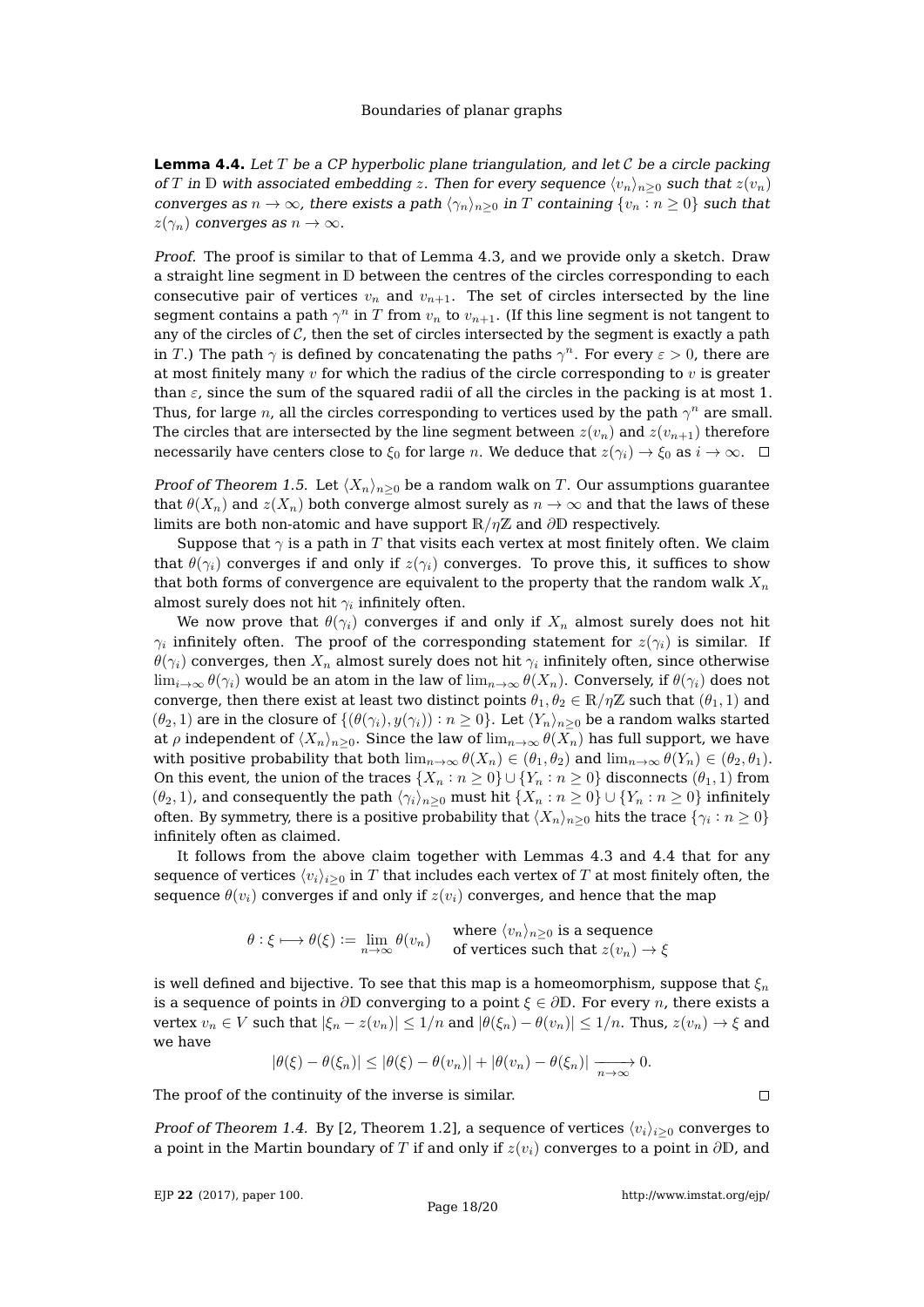the map

$$
\xi \mapsto M_{\xi} := \lim_{\mathcal{B} \to \infty} M_{v_i} \text{ where } z(v_i) \to \xi
$$

is a homeomorphism from  $\partial \mathbb{D}$  to  $\partial \mathcal{M}(T)$ . Combining this with Theorem [1.5](#page-5-0) completes the proof.  $\Box$ 

### **References**

- <span id="page-18-20"></span>[1] A. Ancona, R. Lyons, and Y. Peres. Crossing estimates and convergence of Dirichlet functions along random walk and diffusion paths. Ann. Probab., 27(2):970–989, 1999. [MR-1698991](http://www.ams.org/mathscinet-getitem?mr=1698991)
- <span id="page-18-1"></span>[2] O. Angel, M. T. Barlow, O. Gurel-Gurevich, A. Nachmias, et al. Boundaries of planar graphs, via circle packings. The Annals of Probability, 44(3):1956–1984, 2016. [MR-3502598](http://www.ams.org/mathscinet-getitem?mr=3502598)
- <span id="page-18-10"></span>[3] O. Angel, T. Hutchcroft, A. Nachmias, and G. Ray. Unimodular hyperbolic triangulations: Circle packing and random walk. Inventiones mathematicae, pages 1–40. [MR-3556528](http://www.ams.org/mathscinet-getitem?mr=3556528)
- <span id="page-18-9"></span>[4] I. Benjamini and O. Schramm. Harmonic functions on planar and almost planar graphs and manifolds, via circle packings. Invent. Math., 126(3):565–587, 1996. [MR-1419007](http://www.ams.org/mathscinet-getitem?mr=1419007)
- <span id="page-18-3"></span>[5] I. Benjamini and O. Schramm. Random walks and harmonic functions on infinite planar graphs using square tilings. Ann. Probab., 24(3):1219–1238, 1996. [MR-1411492](http://www.ams.org/mathscinet-getitem?mr=1411492)
- <span id="page-18-18"></span>[6] D. Blackwell. On transient markov processes with a countable number of states and stationary transition probabilities. The Annals of Mathematical Statistics, pages 654–658, 1955. [MR-](http://www.ams.org/mathscinet-getitem?mr=0075479)[0075479](http://www.ams.org/mathscinet-getitem?mr=0075479)
- <span id="page-18-2"></span>[7] R. L. Brooks, C. A. B. Smith, A. H. Stone, and W. T. Tutte. The dissection of rectangles into squares. Duke Math. J., 7:312–340, 1940. [MR-0003040](http://www.ams.org/mathscinet-getitem?mr=0003040)
- <span id="page-18-16"></span>[8] E. B. Dynkin. The boundary theory of Markov processes (discrete case). Uspehi Mat. Nauk, 24(2 (146)):3–42, 1969. [MR-0245096](http://www.ams.org/mathscinet-getitem?mr=0245096)
- <span id="page-18-0"></span>[9] A. Georgakopoulos. The boundary of a square tiling of a graph coincides with the poisson boundary. Inventiones mathematicae, 203(3):773–821, 2016. [MR-3461366](http://www.ams.org/mathscinet-getitem?mr=3461366)
- <span id="page-18-12"></span>[10] M. Gromov. Hyperbolic manifolds, groups and actions. In Riemann surfaces and related topics: Proceedings of the 1978 Stony Brook Conference (State Univ. New York, Stony Brook, N.Y., 1978), volume 97 of Ann. of Math. Stud., pages 183–213. Princeton Univ. Press, Princeton, N.J., 1981. [MR-0624814](http://www.ams.org/mathscinet-getitem?mr=0624814)
- <span id="page-18-13"></span>[11] M. Gromov. Hyperbolic groups. In Essays in group theory, volume 8 of Math. Sci. Res. Inst. Publ., pages 75–263. Springer, New York, 1987. [MR-0919829](http://www.ams.org/mathscinet-getitem?mr=0919829)
- <span id="page-18-7"></span>[12] Z.-X. He and O. Schramm. Fixed points, Koebe uniformization and circle packings. Ann. of Math. (2), 137(2):369–406, 1993. [MR-1207210](http://www.ams.org/mathscinet-getitem?mr=1207210)
- <span id="page-18-8"></span>[13] Z.-X. He and O. Schramm. Hyperbolic and parabolic packings. Discrete Comput. Geom., 14(2):123–149, 1995. [MR-1331923](http://www.ams.org/mathscinet-getitem?mr=1331923)
- <span id="page-18-11"></span>[14] M. Kanai. Rough isometries, and combinatorial approximations of geometries of noncompact Riemannian manifolds. J. Math. Soc. Japan, 37(3):391–413, 1985. [MR-0792983](http://www.ams.org/mathscinet-getitem?mr=0792983)
- <span id="page-18-14"></span><span id="page-18-4"></span>[15] P. Koebe. Kontaktprobleme der konformen Abbildung. Hirzel, 1936.
- [16] R. Lyons and Y. Peres. Probability on Trees and Networks. Cambridge University Press, 2016. Available at <http://pages.iu.edu/~rdlyons/>. [MR-3616205](http://www.ams.org/mathscinet-getitem?mr=3616205)
- <span id="page-18-17"></span>[17] L. C. G. Rogers and D. Williams. Diffusions, Markov processes, and martingales. Vol. 1. Cambridge Mathematical Library. Cambridge University Press, Cambridge, 2000. Foundations, Reprint of the second (1994) edition. [MR-1780932](http://www.ams.org/mathscinet-getitem?mr=1780932)
- <span id="page-18-6"></span>[18] S. Rohde. Oded Schramm: From Circle Packing to SLE. Ann. Probab., 39:1621–1667, 2011. [MR-2884870](http://www.ams.org/mathscinet-getitem?mr=2884870)
- <span id="page-18-19"></span>[19] P. M. Soardi. Rough isometries and Dirichlet finite harmonic functions on graphs. Proc. Amer. Math. Soc., 119(4):1239–1248, 1993. [MR-1158010](http://www.ams.org/mathscinet-getitem?mr=1158010)
- <span id="page-18-15"></span>[20] P. M. Soardi. Potential theory on infinite networks, volume 1590 of Lecture Notes in Mathematics. Springer-Verlag, Berlin, 1994. [MR-1324344](http://www.ams.org/mathscinet-getitem?mr=1324344)
- <span id="page-18-5"></span>[21] K. Stephenson. Introduction to circle packing. Cambridge University Press, Cambridge, 2005. The theory of discrete analytic functions.